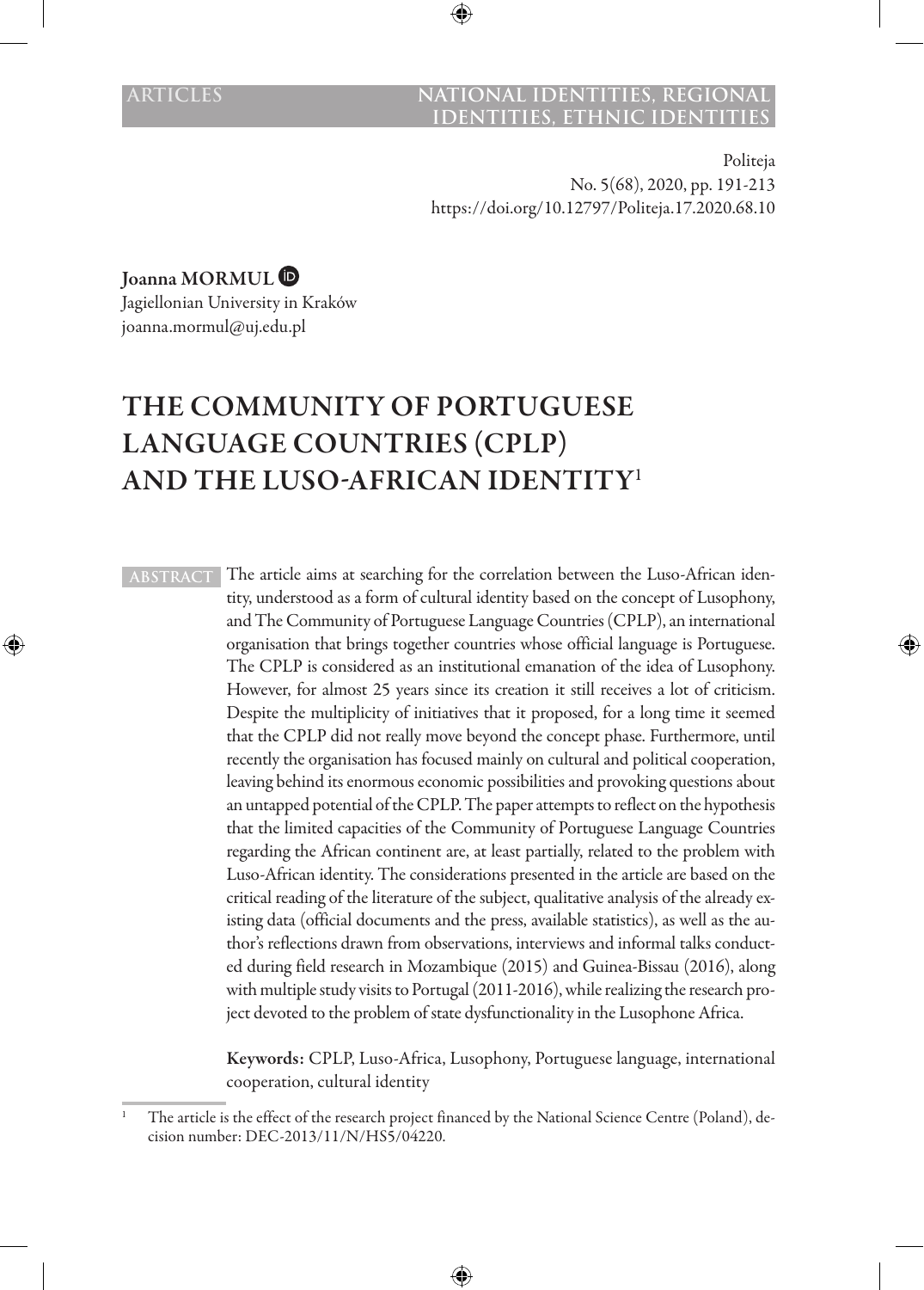*We need a policy of Lusophony, because we are not yet Lusophones. Whoever is, does not need to proclaim being one. Whoever is one, simply is. Wole Soyinka says: "A tiger does not proclaim his tigritude, he pounces."*

Mia Couto<sup>2</sup>

### INTRODUCTION

According to the Cambridge Dictionary 'lusophone' means "speaking Portuguese, usually as a first or main language".<sup>3</sup> "Lusophony", although neither Cambridge nor Oxford dictionaries provide its definition, is basically understood as the use of the Portuguese language.4 By analogy we can speak of Francophony, Anglophony, Hispanophony etc., in each case having in mind not only the sole use of the language and linguistic proficiency, but also the community of its speakers and their cultural and historical background. The Lusophony seems to be the key to understand the grounds of Luso-African identity – if such a concept actually exists and is not merely an imagined one, constructed to extend a kind of neo-colonial domination.

The article aims at searching for the correlation between the Luso-African identity, understood as a form of cultural identity based on the concept of Lusophony, and the Community of Portuguese Language Countries (CPLP), an international organisation that brings together countries whose official language is Portuguese. The CPLP is an institutional emanation of the idea of Lusophony. However, for almost 25 years since its creation it still receives a lot of criticism. Despite the multiplicity of initiatives that it proposed, for a long time it seemed that the CPLP did not really move beyond the concept phase. Until recently, the organisation has focused mainly on cultural and political cooperation, leaving behind its enormous economic possibilities, as if ignoring the fact that the member states constitute a market of almost 290 million people, provoking questions about an untapped potential of the CPLP. Furthermore, the attitude of individual countries towards the organisation and their involvement in its work often differs greatly, i.e. in recent years much has been said about the CPLP domination by the largest and strongest member state – Brazil.

<sup>&</sup>lt;sup>2</sup> Wole Soyinka is a Nigerian playwright, poet, and essayist. In 1986 he was awarded Nobel Prize in Literature, becoming the first person from Sub-Saharan Africa to be honoured in this category; M. Couto, "Afonia luzofońska: luzofonia między podróżą a zbrodnią", transl. by A. Kalewska, in J.C. Dias, J. Jankowski, D. Kwinta, *Naszyjnik z opowiadań. Wybór,* Warszawa 2008, p. 130. (Author's translation, consulted with the Portuguese version of the essay).

<sup>3</sup> "Lusophone", *Cambridge Dictionary*, at <https://dictionary.cambridge.org/dictionary/english/lusophone>, 19 June 2020.

<sup>4</sup> Even in Portuguese dictionaries and encyclopedias the term had not been present till 1990s. J.F. Pinto, "Da CPLP à Comunidade Lusófona: o futuro da lusofonia", *Revista Angolana de Sociologia*, no. 7 (2011), p. 2.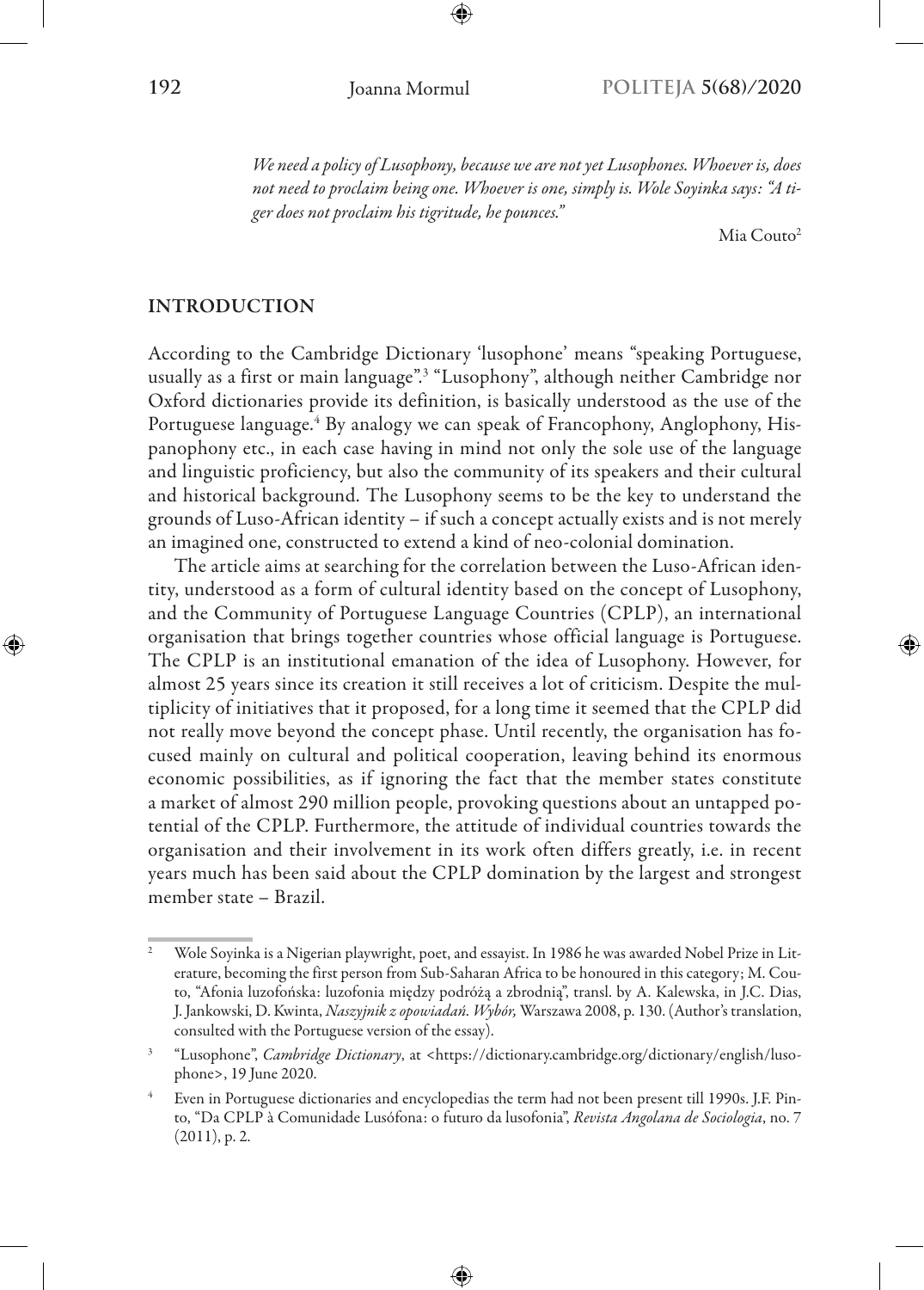The paper attempts to reflect on the hypothesis that the limited capacities of the Community of Portuguese Language Countries regarding the African continent are, at least partially, related to the problem with Luso-African identity. The considerations presented in the article are based on the critical reading of the literature of the subject, qualitative analysis of the already existing data (official documents and the press, available statistics), as well as the author's reflections drawn from observations, interviews and informal talks conducted during field research in Mozambique (2015) and Guinea-Bissau (2016), along with multiple study visits to Portugal (2011-2016), while realizing the research project devoted to the problem of state dysfunctionality in the Lusophone Africa.

# COMMUNITY OF PORTUGUESE LANGUAGE COUNTRIES AND THE DREAM ABOUT LUSOPHONY

The Community of Portuguese Language Countries (*Comunidade dos Países de Língua Portuguesa*, CPLP) is an international organization established in 1996 that consists of Lusophone countries (Portugal and its former colonies, including all Luso-African states).<sup>5</sup> It is not a typical African regional international organisation aiming first and foremost at political and economic integration as, for example, the East African Community (EAC), the Economic Community of West African States (ECOWAS) or the Southern African Development Community (SADC).<sup>6</sup> Furthermore, although six out of nine of its members are African states, the CPLP membership is not limited only to the African continent.<sup>7</sup> Among international organisations, the CPLP seems to have the most in common with the International Organisation of La Francophonie (*Organisation Internationale de la Francophonie*, OIF), which is based on the community of francophones. In the context of historically conditioned community of language

<sup>5</sup> The member states of the CPLP are Portugal, Brazil, Angola, Mozambique, Guinea-Bissau, Cabo Verde, São Tomé and Príncipe, East Timor, Equatorial Guinea.

<sup>6</sup> As far as integration initiatives are concerned, Africa is seen as a region where attempts to achieve deeper economic or political integration have not completely succeeded. The emphasis is mainly on the economic integration within the regions, with the East African Community being the most advanced in its efforts. One of the visible problems is the question of the overlapping membership of African states in various regional organisations. A. Mania, M. Grabowski, J. Mormul, "Regionalizm w Afryce, Azji i na Bliskim Wschodzie"*,* in Eidem (eds.), *Problemy regionalne Azji, Afryki i Bliskiego Wschodu u progu XXI wieku*, Warszawa 2018, p. 22.

It is worth mentioning here that in 1979 there was an initiative undertaken to institutionalize cooperation between five traditionally Luso-African countries (Angola, Cabo Verde, Guinea-Bissau, Mozambique, São Tomé and Príncipe) – Portuguese Official Language African Countries (*Países Africanos de Língua Oficial Portuguesa*, PALOP), however, it was not very successful. In 1992, an attempt was made to resuscitate the previous initiative, but again without greater success. 22 years later – in 2014 the representatives of the PALOP countries met in Luanda and established a common forum – FORPALOP. For now, however, it seems that the activity of this organization continues to be only on paper. "Fórum PALOP foi criado em Angola"*, RFI*, at <https://www.rfi.fr/pt/africa/20140630-forum-palop-foi-criado-em-angola>, 30 November 2020.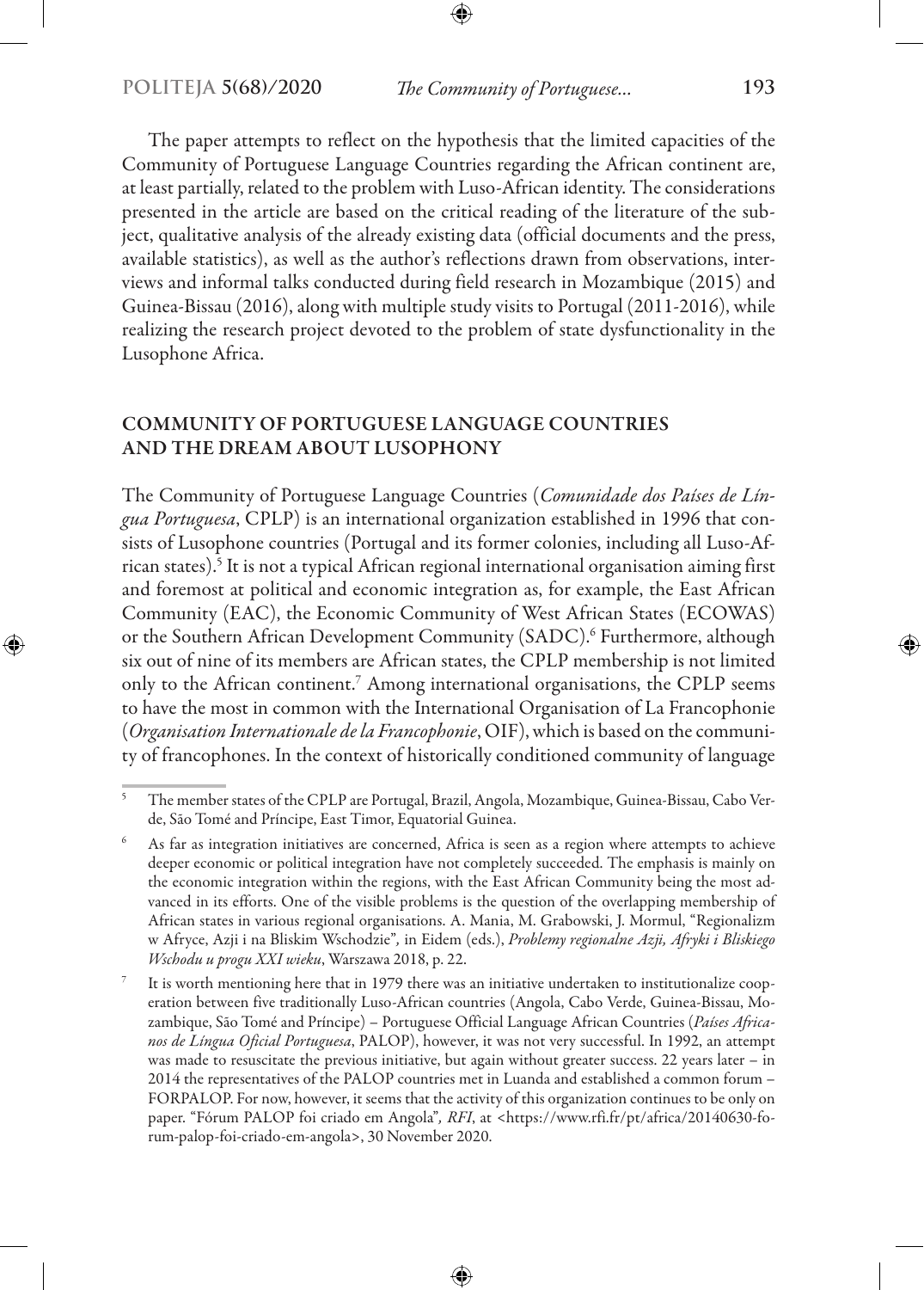and culture one can also indicate the Commonwealth of Nations, however, formally it is not an international organisation, but "voluntary association of 54 independent and equal countries".<sup>8</sup> In both these cases, the former colonial powers play the leading role, while in the CPLP Portugal seems to be increasingly giving way to an emerging lusophone global power – Brazil.

The idea of establishing the Community of Portuguese Language Countries dates back to 1983 and the official visit of the then Portuguese Minister of Foreign Affairs, Jaime Gama, to Cabo Verde, where he encouraged the continuation of the tricontinental dialogue of the lusophone states in the decentralized form of rotative biennial summits of the heads of state and government, and annual meetings of the ministries of foreign affairs. However, this idea entered the decision-making phase only in the 1990s, thanks to the efforts of the then Brazilian ambassador to Portugal, José Aparecido de Oliveira. The Constitutive Declaration of the CPLP (*Declaração Constitutiva da Comunidade dos Países de Língua Portuguesa*) was signed 17 July 1996 in Lisbon by Portugal, Brazil, Angola, Mozambique, Guinea-Bissau, Cabo Verde, and São Tomé and Príncipe. The Lisbon Penafiel Palace was chosen for the headquarters of the CPLP. The highest representative of the organisation and its executive branch is the Executive Secretary elected at the biennial CPLP Summit for two-year mandate. The Conference of Heads of State and Government also meets every two years and prepares guidance and priorities for the next two-year period, while the Council of Foreign Affairs Ministers approves the organisation's plan of action on its annual meetings. The presidency in the organisation is rotative and changes every two years on the CPLP Summits. The budget of CPLP is financed solely by its member states.<sup>9</sup>

The number of the CPLP member states grew in the 21<sup>st</sup> century. In 2002 the organisation was joined by newly independent East Timor and over a decade later Equatorial Guinea, which can be surprising, as it was Portuguese colony only from 1472 to 1778. After that period, it belonged to Spain (being also leased to the British for some time) until becoming independent in 1968. However, in 2010 its government adopted Portuguese as one of the official languages (next to Spanish and French). In consequence, in 2014 Equatorial Guinea was admitted to the CPLP.<sup>10</sup> The admission was quite controversial due to the 35-year undemocratic rule of the president Teodoro Obiang Nguema and the country's very poor human rights record. The then Portuguese president Aníbal Cavaco Silva was justifying this decision by explaining that isolationism serves

<sup>8</sup> *The Commonwealth*, at <https://thecommonwealth.org>, 1 December 2020.

<sup>9</sup> "Histórico – Como surgiu?", *Comunidade dos Países de Língua Portuguesa*, at <https://www.cplp. org/id-2752.aspx>, 30 November 2020; *Declaração Constitutiva da Comunidade dos Países de Língua Portuguesa – CPLP,* Lisboa, at <https://www.cplp.org/id-2595.aspx>, 15 November 2020; *Estatutos da Comunidade dos Países de Língua Portuguesa (com revisões de São Tomé/2001, Brasília/2002, Luanda/2005, Bissau/2006 e Lisboa/2007),* Lisboa, at <http://www.cplp.org/Files/Filer/Documentos%20Essenciais/Estatutos\_CPLP\_REVLIS07.pdf>, 15 November 2020.

<sup>&</sup>lt;sup>10</sup> J. Mormul, "Portuguese Colonial Legacy in Luso-African States – a Factor Leading to State Dysfunctionality or Favorable to Development?", *Politeja. The Journal of the Faculty of International Relations and Political Studies of the Jagiellonian University,* vol. 56, no. 5 (2018), p. 44.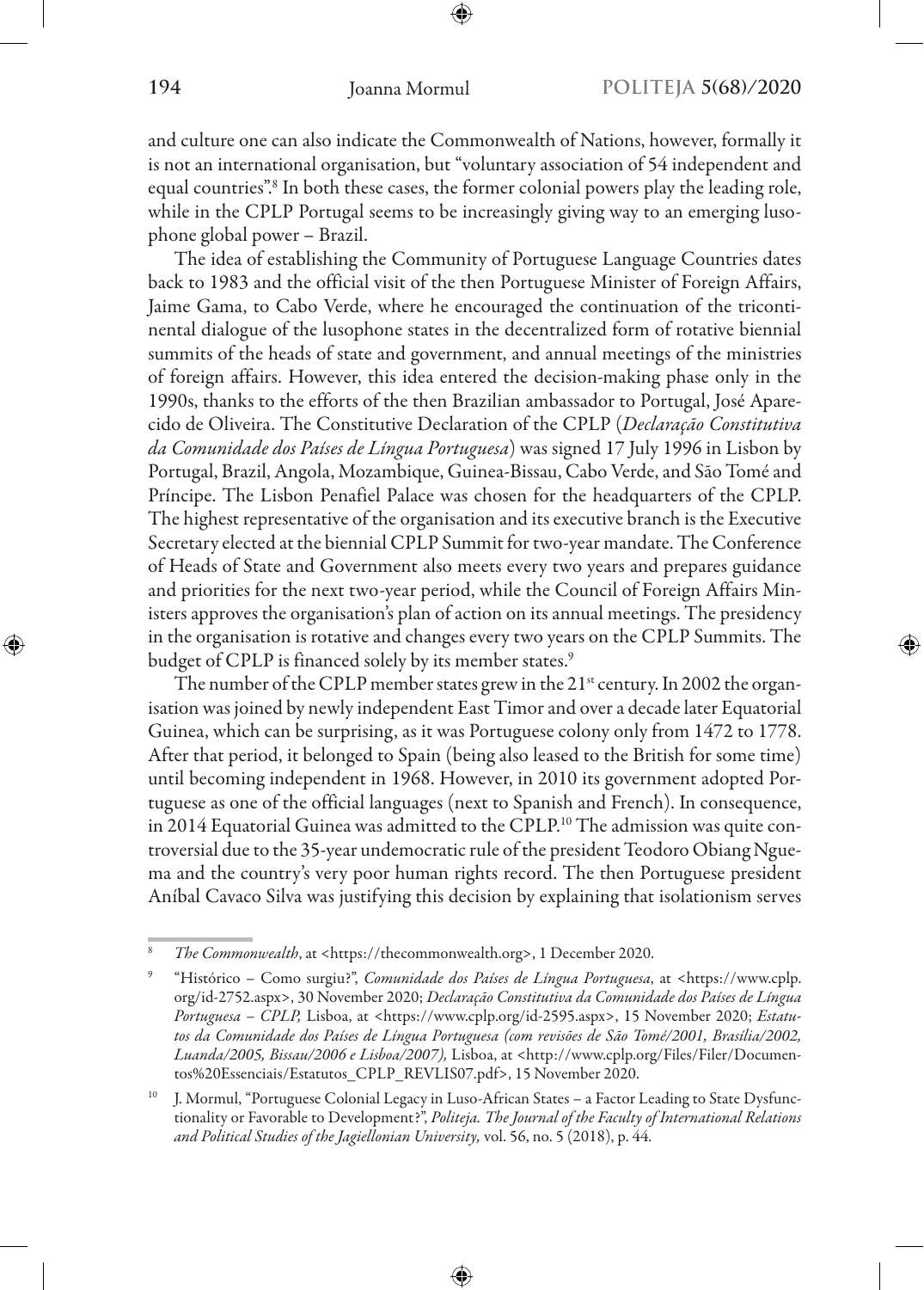no purpose and thanks to the admission of Equatorial Guinea, the CPLP will be able to work on improvement of the human rights situation in the country. A harbinger of future changes was to be the promised moratorium on death penalty and subsequently its abolition (that has not materialized yet). However, in the background of the politicians' version for the media, there were, much more unofficially, Equatoguinean petrodollars that could be invested in the CPLP member states.<sup>11</sup>

With the admission of Equatorial Guinea, the list of potential future members of the organisation has been exhausted.12 However, already during the 2nd Summit of Heads of State and Government in Praia in 1998, the CPLP created the category of an 'observer', which was further clarified during the Council of Foreign Ministers meeting in Luanda in 2005, when, in fact, two categories of observers were established: associate observers (*Observadores Associados*) and consultative observers (*Observadores Consultivos*). In line with the organisation's official statements, first one has opened the possibility of admission to the lusophone states and regions that accept and share the same values as the rest of the organisation. Associate observers can participate in the summits of the organisation, as well as in the meetings of the Council of Foreign Affairs Ministers, but without voting rights. It should be mentioned though that the category of 'lusophone' in this case is treated by the CPLP quite broadly, as "a real interest in the principles and objectives of the CPLP," and among the associate observers

<sup>11</sup> N. Ribeiro, "Cavaco compara Guiné Equatorial com a Coreia do Norte", *Público,* at <https://www. publico.pt/2014/07/23/politica/noticia/cavaco-compara-guine-equatorial-com-a-coreia-do-norte-1664006>, 20 November 2020; M. Queiroz, "Oil Lubricates Equatorial Guinea's Entry into Portuguese Language Community"*, Inter Press Service,* at <http://www.ipsnews.net/2014/07/oil-lubricates-equatorial-guineas-entry-into-portuguese-language-community/>, 29 November 2020.

<sup>12</sup> The problematic is the question of Macao – the last Portuguese colony, decolonized in 1999 and transferred to the People's Republic of China as Special Administrative Region. As for 2020 Macao is not even an associate observer in the CPLP, as the consent of the state to which the region belongs is required. However, the PRC decided to establish in 2003 so-called "Macao Forum" – the Forum for Economic and Trade Cooperation between China and Portuguese speaking countries (at first without São Tomé and Príncipe, which at that time maintained relations with the Republic of China). "Forum for Economic and Trade Co-operation between China and Portuguese-speaking Countries (MACAO Forum)", *BRICS Policy Center/ Centro de Estudos e Pesquisas BRICS*, at <https://bricspol icycenter.org/en/forum-for-economic-and-trade-cooperation-between-china-and-portuguese-speak ing-countries-macau-forum/>, 5 December 2020. The similar problem is experienced by Galicia – one of the autonomous communities of Spain, whose official language (next to Spanish) – Galician has common medieval ancestor with Portuguese – the Galician-Portuguese language (*galego -portugués/ galego -português*). However, in the Galician case the efforts of the regional government, Xunta de Galicia, have paid off and the Spanish government though did not support the candidacy of Galicia, agreed to apply for an associate observer membership itself. In consequence, Spain has been invited for the CPLP Summit that was supposed to take place in Luanda in September 2020 but due to the COVID-19 pandemic the event was postponed to July 2021. J. Gómez, "La Xunta facilita la presencia de España en la comunidad lusófona internacional"*, La Voz de Galicia*, at <https://www.lavozdegalicia.es/noticia/cultura/2020/02/02/xunta-facilita-presencia-espana-comunidad-lusofona-internacio nal/0003\_202002G2P37991.htm>, 30 November 2020; "Covid-19: Cimeira da CPLP deve realizar- -se em julho de 2021 em Luanda – secretário executive"*, Visão*, at <https://visao.sapo.pt/atualidade/ politica/2020-05-19-covid-19-cimeira-da-cplp-deve-realizar-se-em-julho-de-2021-em-luanda-secretario-executivo/>, 29 November 2020.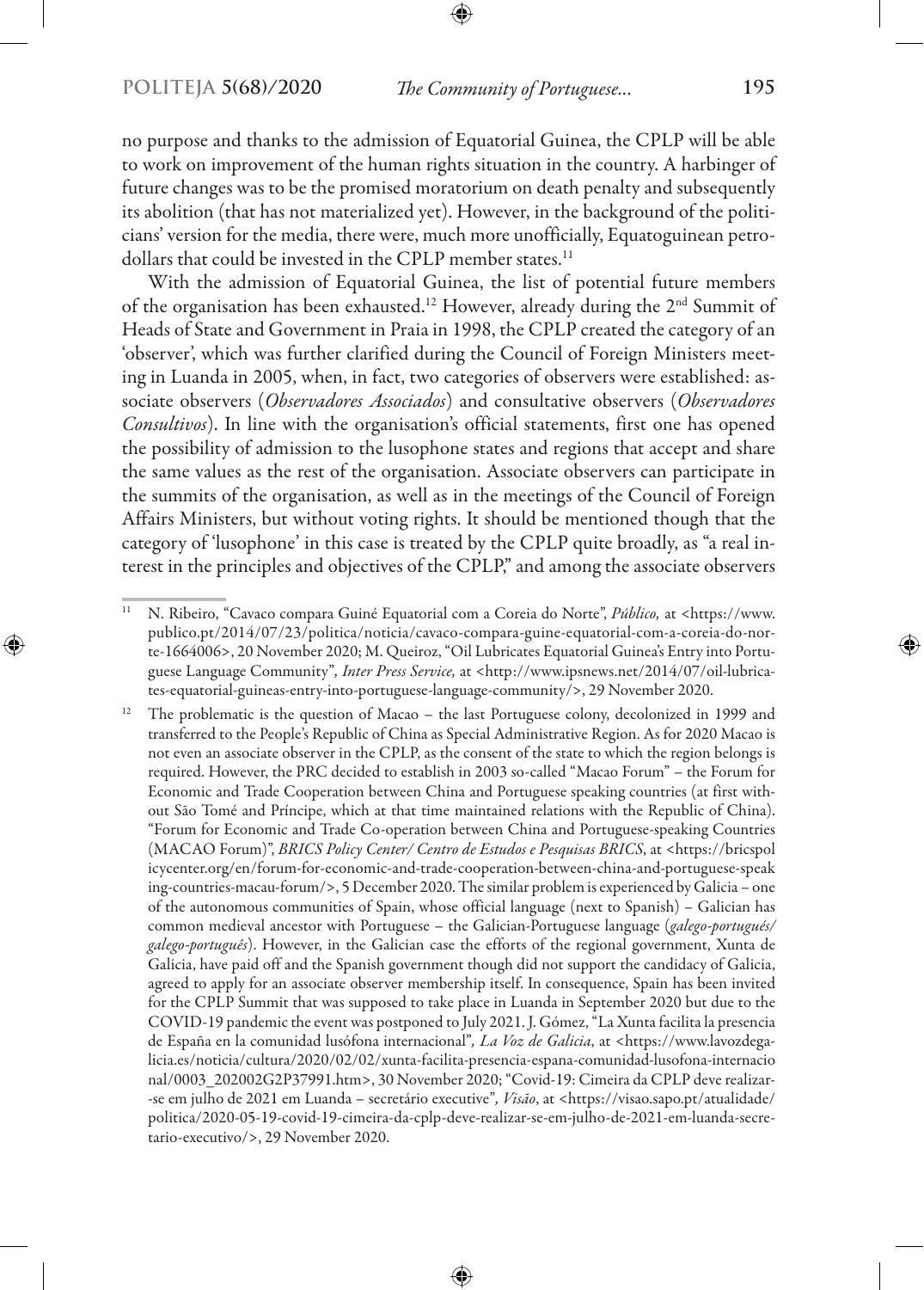there are, inter alia, such countries as Turkey, Japan, Argentine, Italy, France, Hungary, or Czechia. In each case there is almost always a reason given to justify their presence in the organisation and connection with Lusophony, however, sometimes it can seem a bit far-fetched. In turn, the status of consultative observers is granted to civil societies organisations based inside and outside the lusophone countries. Among the organisations with this status there are, for example, Academia Galega da Língua Portuguesa, Consello da Cultura Galega, Associação das Universidades de Língua Portuguesa, Fundação Agostinho Neto, Fundação Getúlio Vargas, Universidade de São José de Macau, or Médicos do Mundo Portugal and many more.13

The main objectives of the Community of Portuguese Language Countries were included in the Constitutive Declaration of the CPLP, and then specified in the several times amended CPLP statute (article 3). They are primarily: 1. Political and diplomatic cooperation between the member states of the organisation, in particular to strengthen their presence on the international forums; 2. Cooperation in all areas, including education, health, science and technology, defence, agriculture, public administration, communications, justice, public safety, culture, sports and media; 3. Realisation of projects aiming at promotion and dissemination of the Portuguese language, particularly through the International Portuguese Language Institute (*Instituto Internacional de Língua Portuguesa*).14 The very creation of the CPLP and seemingly innocently formulated goals still raise concerns about neocolonialism or attempts to whitewash difficult colonial past. *Its stated ambition was to integrate the "lusophone territories" into an economic and cultural whole, drawing on the ties of language and a shared culture—all horrible histories, with the exception of the linguistic, being set adrift on an amnesiac sea. Thus we find that, much like the British Commonwealth, the CPLP pays scant reference to the brutality and exploitation of the Portuguese imperial past, choosing instead to emphasize such themes as diversity, equality, and free association*. 15 Although one may argue whether this "economic whole", to which the lusophone states would be integrated is actually included and well visible in the Constitutive Declaration and the Status of the CPLP because, since the very beginning, the organisation has been criticised for little involvement in the economic field. Even the critical remark quoted above clearly indicates some postcolonial concerns and the awareness of the foundation concept of the CPLP – the Lusophony (*Lusofonia*).

In the ranking of most spoken languages in the world, in 2020 Portuguese with its 252 million speakers occupies 9<sup>th</sup> position and that number is still growing. Currently, the largest (in terms of territory and population) member state, Brazil, is also the nation with the highest number of Portuguese speakers. However, by the end of the 21<sup>st</sup>

<sup>13</sup> "Observadores Associados", *Comunidade dos Países de Língua Portuguesa*, at <https://www.cplp.org/ id-2765.aspx>, 1 December 2020; "Observadores Consultivos"*, Comunidade dos Países de Língua Portuguesa*, at <https://www.cplp.org/id-2766.aspx>, 1 December 2020.

<sup>&</sup>lt;sup>14</sup> It is one of the institutions created in the framework of the CPLP to promote the Portuguese language. Its headquarters is located in Praia. *Declaração Constitutiva…*; *Estatutos da Comunidade…*

<sup>15</sup> C. Peters, "The Cultural Politics of Luso-African Identity: A Look on 7th São Tomé Biennial"*, Critical Interventions. Journal of African Art History and Visual Culture*, vol. 10, no. 3 (2016), p. 263.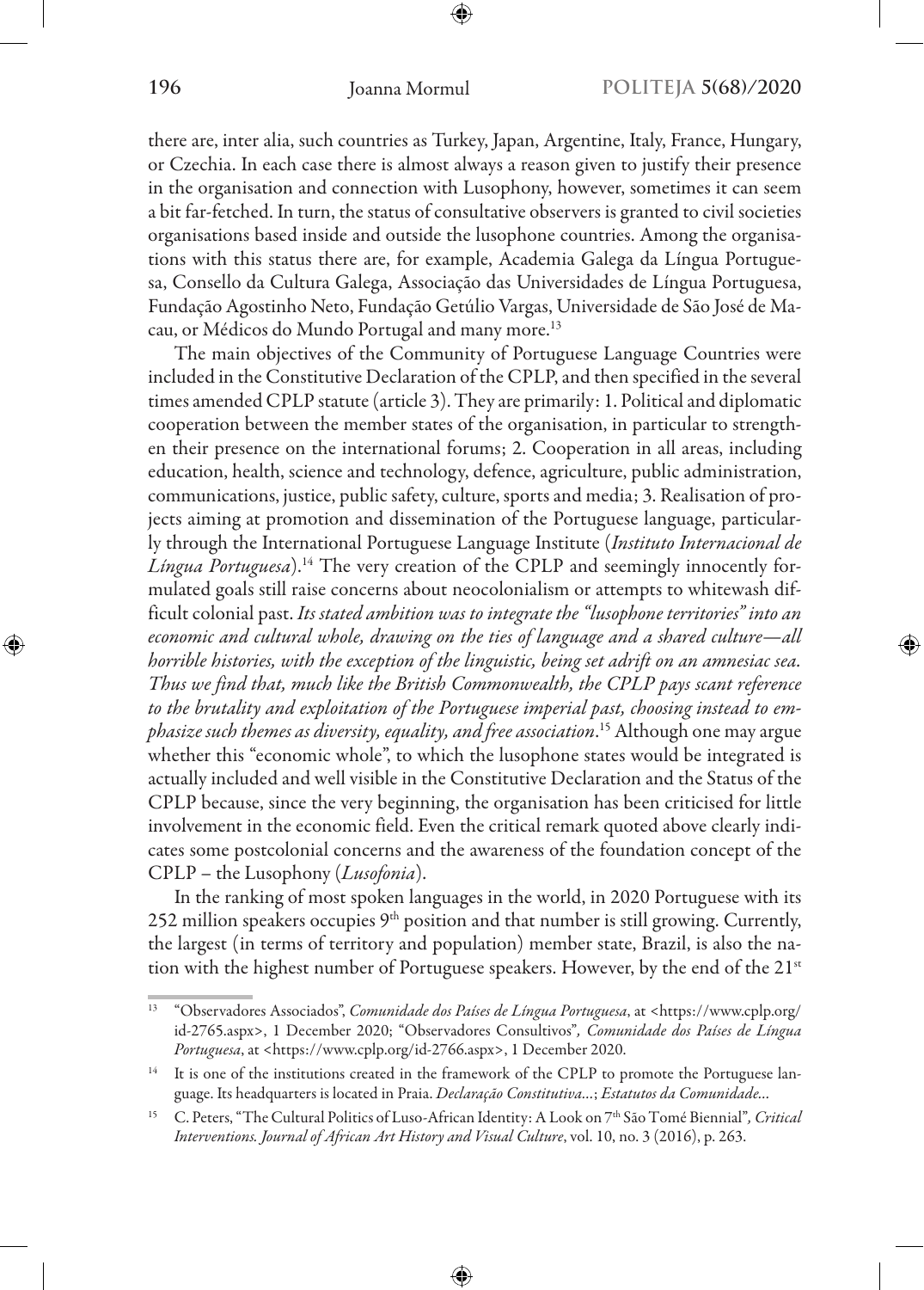century the majority of lusophones will be living in Africa, due to the demographic growth of Angola and Mozambique and projected decline in the population of Brazil.16 Meanwhile, the current linguistic situation of Luso-African states seems to be less optimistic regarding the development of Lusophony. Although in all of the Luso-African states Portuguese is an official language since their independence (with the exception of Equatorial Guinea, in which it was adopted in 2010 as a third official language), the number of real language users leaves much to be desired for its promoters.17 The highest percentage of lusophones can be found in Angola and São Tomé and Príncipe. 71 per cent of Angolans speak Portuguese at home, sometimes alongside one of Bantu languages, while in São Tomé and Príncipe over 98 per cent of inhabitants speak Portuguese, often alongside one of the creole languages of the archipelago.18 According to the 2017 Mozambican census only by less than 17 per cent of Mozambicans Portuguese language is considered as mother tongue (first language speaking at home), while around 38 per cent of respondents declared knowledge of Portuguese (and probably its use as a second language).19 It is not difficult to calculate that, in turn, over 80 per cent of Mozambicans pointed out as their mother tongue one of the Bantu languages spoken in the country. It is estimated that 99 per cent of the Mozambican population is able to communicate in the Bantu languages (at least in one of them). Over the period 1983-2003, Portuguese was the only language in the state education system in Mozambique, but since 2003, mother tongues have been included in formal primary

<sup>16</sup> "What are the top 200 most spoken languages?", *Ethnologue. Languages of the World*, at <https:// www.ethnologue.com/guides/ethnologue200>, 2 December 2020; A. Queiroz, "Africa To Have Majority of Portuguese Speakers by Century's End", *Agência Brasil*, at <https://agenciabrasil.ebc.com.br/ en/internacional/noticia/2019-10/africa-have-majority-portuguese-speakers-centurys-end>, 2 December 2020.

<sup>&</sup>lt;sup>17</sup> Equatorial Guinea, despite proclaiming Portuguese one of its official languages, does not really count with Portuguese speakers, although some efforts have been made to increase the presence of Portuguese in the school curriculum. Nonetheless, on the island of Annobón there are few thousand speakers of the Annobonese creole (*Fá d'Ambô*), which is a Portuguese-based creole. "O ensino do português na Guiné-Equatorial", *Observatório da Língua Portuguesa*, at <http://observalinguaportuguesa.org/o- -ensino-de-portugues-na-guine-equatorial/>, 2 December 2020.

<sup>18</sup> "Resultados definitivos do recenseamento geral da população e da habitação de Angola 2014"*, Instituto Nacional de Estatística de Angola, Governo de Angola*, p. 51, at <http://www.embajadadeangola.com/pdf/Publicacao%20Resultados%20Definitivos%20Censo%20Geral%202014\_Versao%20 22032016\_DEFINITIVA%2018H17.pdf>, 2 December 2020; "IV Recenseamento geral da população e da habitação 2012 (IV RGPH 2012). Resultados gerais sobre localidades"*, Instituto Nacional de Estatística de São Tomé e Príncipe*, p. 60, at <https://www.ine.st/phocadownload/userupload/Documentos/DADOS%20LOCALIDADE%20PROJEÇÕES/Publicação%20dos%20Resultados%20 sobre%20Localidades%20-%20IV%20RGPH%202012.pdf>, 5 December 2020.

<sup>&</sup>lt;sup>19</sup> 10 535 905 Mozambicans have knowledge of Portuguese, 27 909 798 – population of Mozambique in 2017. "IV Recenseamento geral da população e habitação 2017. Resultados definitivos Moçambique"*, Instituto Nacional de Estatística, Maputo – Abril*, pp. 16, 94, at <http://www.ine.gov.mz/iv-rgph-2017/mocambique/censo-2017-brochura-dos-resultados-definitivos-do-iv-rgph-nacional.pdf/ view>, 4 December 2020. Compared to the 2007 census, the figures show the percentage increase of Portuguese native speakers, while the overall percentage of Mozambicans speaking Portuguese decreased as a whole. J. Mormul, "Portuguese Colonial Legacy*…*"*,* p. 56.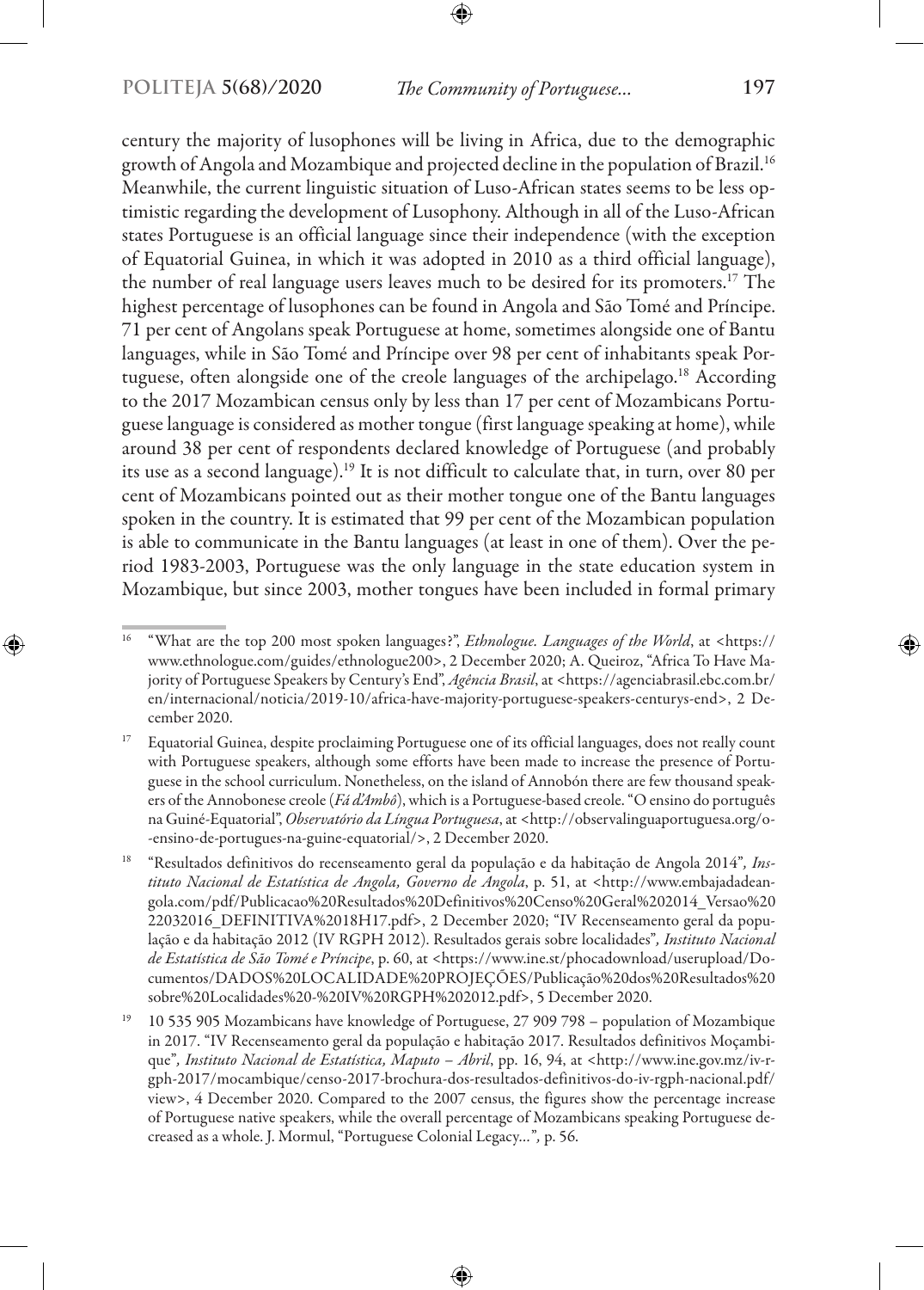education. The main argument behind this move was the fact that most Mozambican children start primary school without knowledge of Portuguese, what results in their poor academic performance and reluctance to continue education. In 2008, there were already schools offering bilingual education in all ten provinces of Mozambique (although they were in the minority).<sup>20</sup>

In Guinea-Bissau only 13 per cent of the population speak Portuguese, while around 98 per cent have knowledge of Guinea-Bissau creole (*Kiriol, Kriol*), although often as a second language, while their mother tongue is one of over 30 native African languages spoken in the country. In regard to Cabo Verde there is no clear figure about the number of Portuguese native speakers, but they are probably very few. Although the official language in the country is Portuguese, mother tongue of the population of the islands is Cape Verdean creole (*Kriol, Kriolu, Kaboverdianu*), which has some dialectical variants, but still is the first language of nearly all Cape Verdeans. In recent years, in both countries there have been proposals to normalize the linguistic situation and make creoles official languages alongside the Portuguese. In 2011, Cape Verdean Minister of Culture, artist and poet, Mário Lúcio de Sousa argued in the National Assembly about the need for officialisation of *Kaboverdianu.* In February 2020, the Cabo Verde's government and the majoritarian party Movement for Democracy (*Movimento para a Democracia*, MpD) declared their openness for the debate about the revision of the constitution and inclusion of the Cape Verdean creole as an official language. In the same month Bissau-Guinean Secretary of Culture António Spencer Embaló talked publicly about the proposal to make *kriol* official language of Guinea-Bissau, aiming at normalising the linguistic situation already present in the country.<sup>21</sup>

Historically, the Luso-African states despite colonial resentments, had rather pragmatic attitude towards the Portuguese language. A good example can be Mozambique, a country that has a good track record in promoting Portuguese. At the first Congress of the Mozambique Liberation Front (*Frente de Libertação de Moçambique*, FRELIMO) that took place in 1962, it was decided that Portuguese would be recognized as an official language in the post-colonial state *in spe*. According to Mozambican writer and poet Mia Couto, whose quote opened this article, Portuguese was accepted *not as a legacy, but as the most valuable war trophy*. Eduardo Mondlane, FRELIMO's founding father, believed that Portuguese language was a useful tool in the creation of

<sup>20</sup> S. Patel, G. Chambo, F.F. Tembe, *Bilingual Education in Mozambique: Nowadays Situation*, 2008, at <http://www.up.ac.za/media/shared/Legacy/sitefiles/file/46/10824/mozambiquepresentation. pdf>, 25 September 2016. See more about language policy of Mozambique and the perception of Portuguese colonial legacy: J. Mormul, "Portuguese Colonial Legacy…", pp. 56-60.

<sup>21</sup> H.H. do Couto, F. Embaló, "Literatura, língua e cultura na Guiné-Bissau"*, PAPIA. Revista Brasileira de Estudos do Contato Linguístico*, vol. 20 (2010), pp. 45-47; S. Moreira, "Cabo Verde: O Crioulo no Dia da Língua Portuguesa", *Global Voices*, at <https://pt.globalvoices.org/2011/05/05/cabo-verde-ocrioulo-no-dia-da-lingua-portuguesa/>, 4 December 2020; "Governo aberto para debater elevação do crioulo a língua oficial em Cabo Verde"*, Observador*, at <https://observador.pt/2020/02/06/governo-aberto-para-debater-elevacao-do-crioulo-a-lingua-oficial-em-cabo-verde/>, 4 December 2020; "Entrevista: Secretário da Cultura da Guiné-Bissau quer crioulo guineense como língua oficial"*, ONU News*, at <https://news.un.org/pt/story/2020/02/1705191>, 4 December 2020.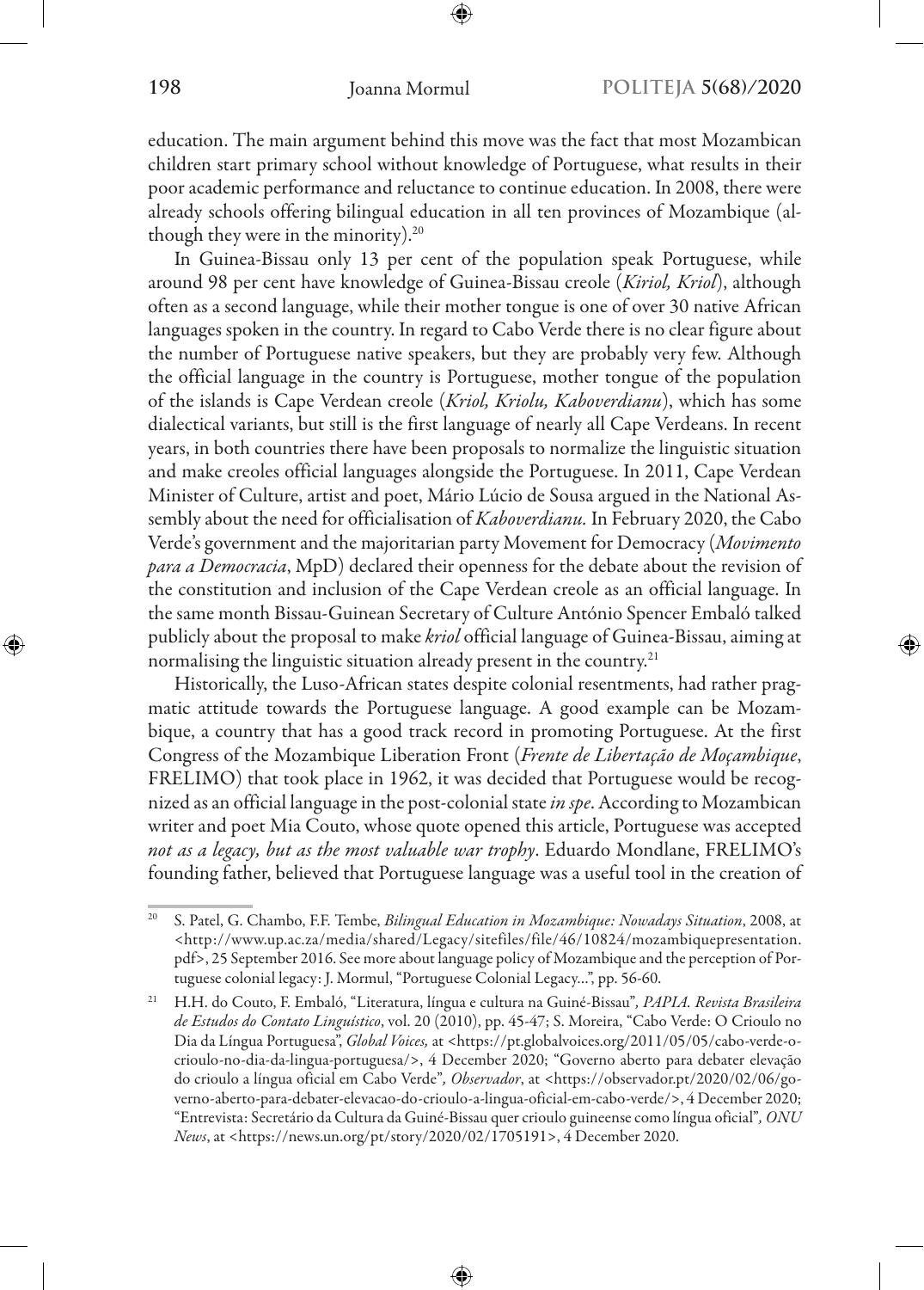the nation. This view was shared by his successor Samora Machel – first president of the independent Mozambique, who saw the greatest threat to the newly created state in its linguistic and religious diversity. Today, Portuguese language is much more spoken in Mozambique that during the struggle for independence. The Mozambican authorities have done a lot for the dissemination of the Portuguese language, but not because of a project called Lusophony, but in their own national interest, trying to maintain internal cohesion, while simultaneously creating their own national identity.<sup>22</sup> This pragmatic view regarding the utility of Portuguese language was shared by Amílcar Cabral, the father of the independence of Guinea-Bissau and Cabo Verde, in his words: *if we want to develop the nation, write, make academic progress, our language must be Portuguese. The only thing we can thank the Portuguese for is leaving us their language, after they had robbed us on our own land.*<sup>23</sup>

The dissemination of the Portuguese language is only one of three main objectives of the CPLP, but it seems to be the one to which the CPLP has been most committed since the very beginning, as it was basing its own existence on the lusophone project. The organisation's low activity in other fields, however, met a lot of criticism, sometimes in a very harsh form, like in the words of the man considered the author of the term "Lusophony" – Fernando dos Santos Neves, who compared the CPLP to "a stillborn fetus" (*um nado-morto*). In fact, since the very creation of the CPLP, it was visible that each member state has a different hierarchy of priorities for the future of the organisation. Cabo Verde, Guinea-Bissau, Mozambique and São Tomé and Príncipe were first and foremost interested in stimulating their economic development, while Angola and Brazil placed cultural and technical cooperation at the top of their agenda. At the same time former colonial power, Portugal favoured a political-diplomatic consultation.<sup>24</sup> Although the objectives of the newly created organisation were ambitious as befits the first serious Portuguese attempt to frame the relations with its former colonies, in the first years after its establishment, the CPLP's efforts were not very visible on the international scene and included almost only cultural and technical cooperation. The exception was the organisation's involvement in the peace-making process in Guinea-Bissau during its 1998-1999 civil war. Both of Guinea-Bissau's neighbours, former French colonies, Senegal and Guinea sent their troops to intervene in the conflict on behalf of the President João-Bernardo Vieira. The move that had been encouraged (at least partially) by France, "what was seen as yet another French 'incursion' into the 'lusophone space' in west Africa", and, in consequence, motivated greater involvement of the CPLP. Furthermore, a successful peace-making intervention could be an opportunity to advance with the lusophone 'project', especially in the context of a certain "Francophonisation" already in place in Guinea-Bissau, which will be discussed later in the article. The CPLP achieved a considerable success as a mediator in the early stage of the conflict, however, later its

<sup>22</sup> M. Couto, "Afonia luzofońska…", pp. 126-130; J. Mormul, "Portuguese Colonial Legacy…"*,* pp. 57-58.

<sup>23</sup> I. Intumbo, "Gwinejska Wieża Babel"*,* transl. by W. Orlińska, *Zupełnie inny świat*, vol. 38, no. 1 (2020), p. 9. (Author's translation).

<sup>24</sup> J.F. Pinto, "Da CPLP à Comunidade Lusófona*…*"*,* pp. 3-4.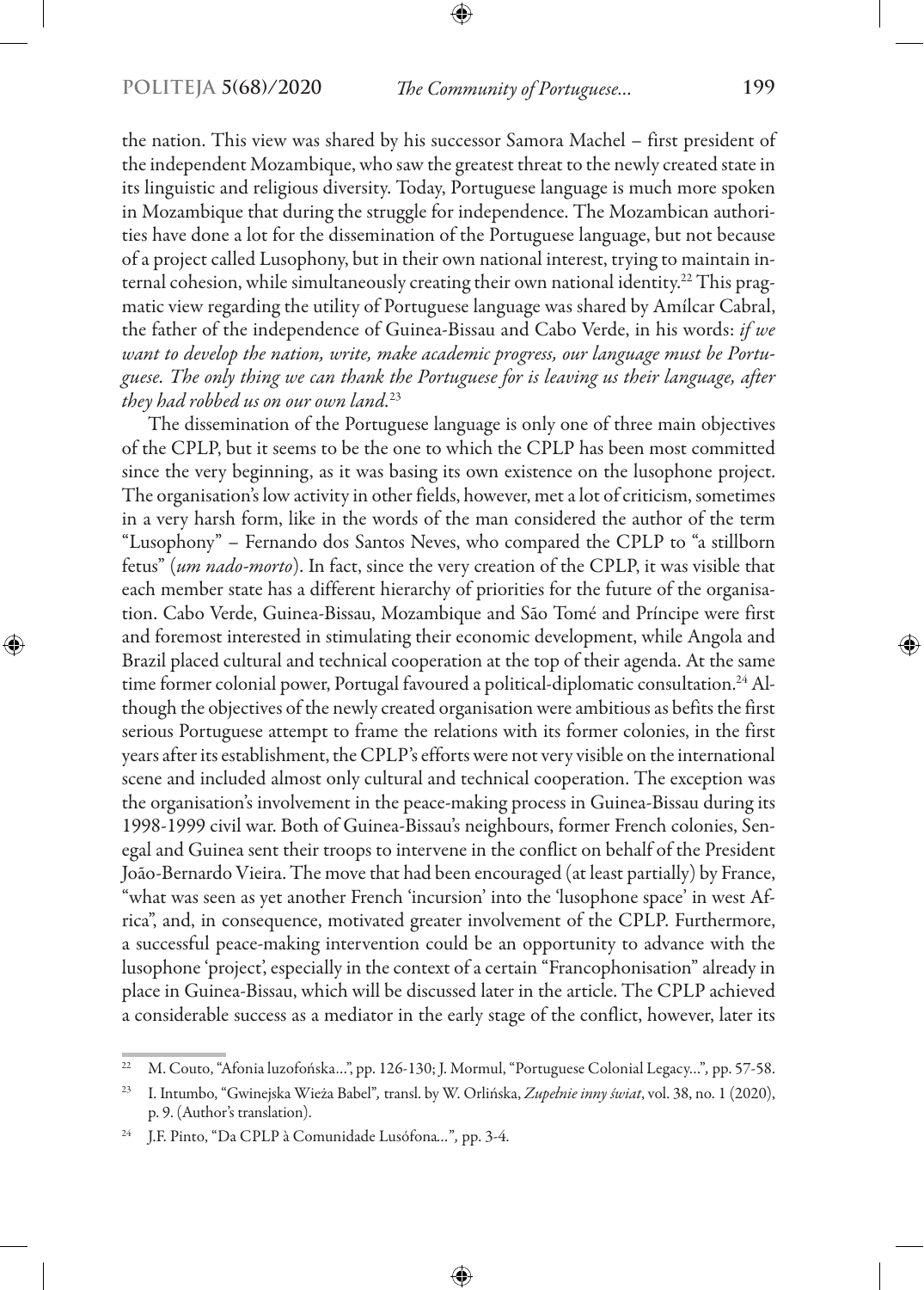efforts were overshadowed by the ECOWAS. The latter was a regional organisation, valued by the United Nations, while the CPLP, not so far from the then stance of its own members – Angola and Brazil, was perceived as a mere "cultural" institution. Nonetheless, the organisation bore the real costs of its involvement, as Norrie MacQueen summed it up: *In Africa, Portugal was denounced for neo-colonialist meddling in Guiné and did not receive the absolution for its imperial past that it sought. In Europe, Franco-Portugueserelations were, at least momentarily, damaged by suspicion and recrimination*. 25

Having in mind the Guinean-Bissau crisis in the 1990s, the possibility (or the necessity) of cooperation in the field of defence (inscribed in the CPLP primary objectives) started to be perceived from a different angle. Since 2000 the CPLP has begun to organise joint and combined military exercises series – *Exercício Felino,* which has been developed in the framework of military and technical cooperation*.* The aim of these exercises is to enable interoperability of their respective armed forces and organise a joint action of the Lusophone states' forces to use in peace operations under the aegis of the United Nations.26

In the last decade, the CPLP has continued to expand the catalogue of the areas of cooperation. Among most recent initiatives of the organisation related to the general direction the CPLP is heading, two issues deserve particular attention. First and foremost, the Portuguese government's proposal made in 2015 to introduce freedom of movement and of residence between the CPLP member states. At first, the idea was met with a rather cool reception in Brazil, but over time it has gained favour with all the member states. In the case of its implementation, it would be a milestone in the development of the CPLP, the effects of which would be tangible for ordinary citizens, who so far have often criticised the "invisible" activities of the organisation. Unfortunately, the future mobility scheme will be limited by short-stay visas because of the Schengen Agreement, of which Portugal is part of.<sup>27</sup> However, as it has been declared by

<sup>&</sup>lt;sup>25</sup> N. MacQueen, "A Community of Illusions? Portugal, the CPLP and Peacemaking in Guiné-Bissau", *International Peacekeeping*, vol. 10, no. 2 (2003), pp. 1-2, 15; N. MacQueen, "Re-defining the 'African Vocation': Portugal's Post-Colonial Identity Crisis"*, Journal of Contemporary European Studies*, vol. 11, no. 2 (2003), pp. 196-197; J. Mormul, "Historyczno-polityczne uwarunkowania kryzysów państwowości w Gwinei Bissau", *Afryka*, vol. 46 (2017), pp. 46-47. On the other hand, getting involved in the internal problems of one of its members – Guinea-Bissau has always brought the CPLP into the PR-trouble. The presence of Portugal in the organisation ever and again brings the accusation of neocolonialism, sometimes in an unexpected way, such as in October 2012, when the Guinean-Bissau Communications Minister Fernando Vaz accused Portugal and the CPLP of backing a coup attempt, when a group of gunmen attacked the military barracks in the capital Bissau. Earlier the same year the CPLP had been involved, together with other regional organisations, in seeking a solution to the coup d'état that took place in April 2012. "Guinea-Bissau Accuses Portugal of Coup Bid", *Al Jazeera*, at <https://www.aljazeera.com/news/2012/10/22/guinea-bissau-accuses-portugal-of-coup-bid>, 29 November 2020.

<sup>&</sup>lt;sup>26</sup> Each year's exercises took place in one of the CPLP countries and have different fictional training scenario that often takes into account the local political and historical contexts. V. Martins, "The Armies of Common Language: CPLP's Felino Exercises"*, IPRIS Lusophone Countries Bulletin*, vol. 17 (2011), pp. 12-13, at <http://www.ipris.org/?page=pub&id=Z>, 5 December 2020.

<sup>&</sup>lt;sup>27</sup> It only exempts Brazil and East Timor.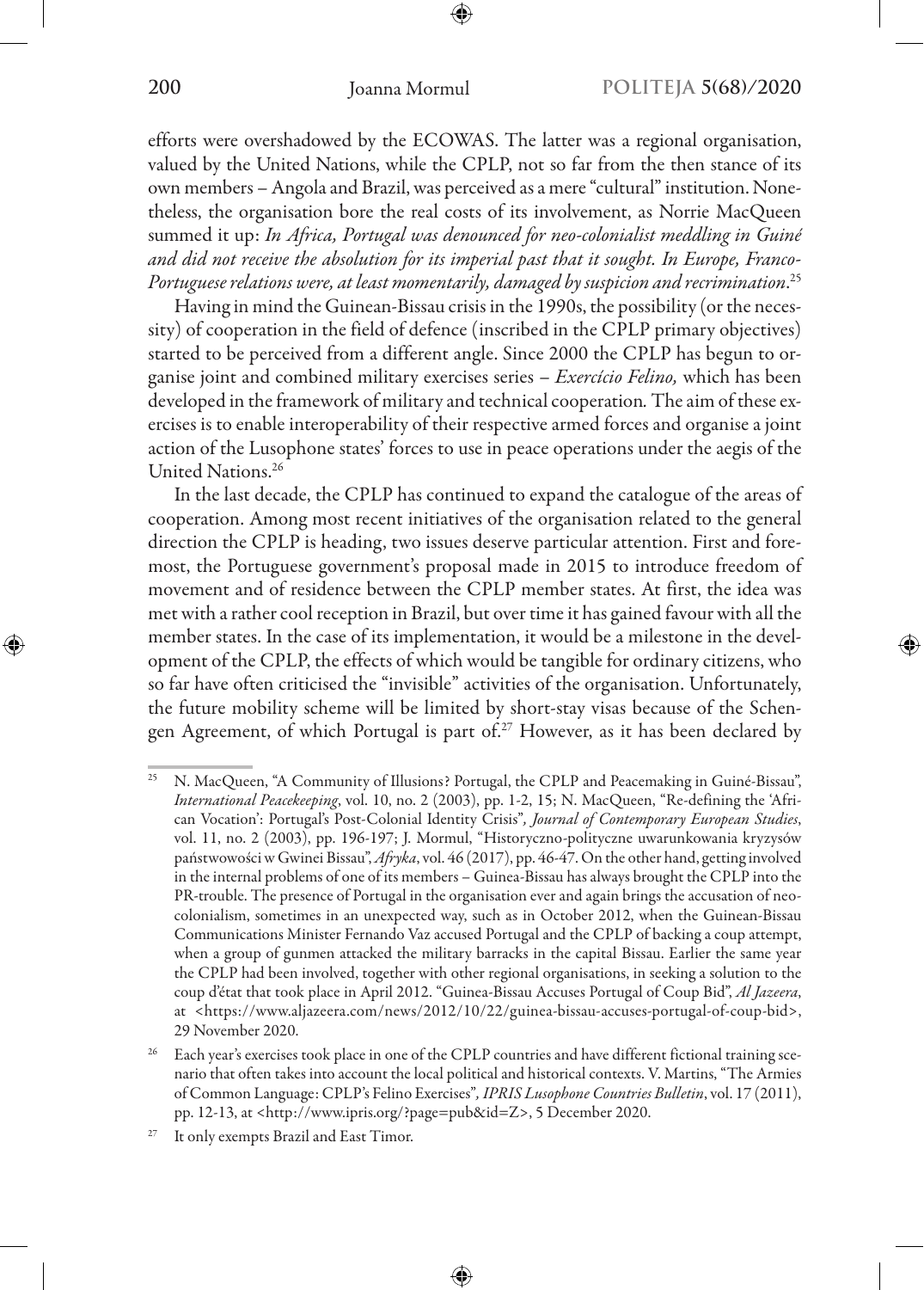Portuguese Minister of Foreign Affairs Augusto Santos Silva, in the case of longer stays with educational, work or business purposes, Portugal will be able to follow regime of maximum freedom of movement within the CPLP member states, as these provisions are of national nature. The adoption of the final document on mobility has been postponed due to the COVID-19 pandemic to the next Summit of Heads of State and Government, scheduled for July 2021 in Luanda.28 The second issue that could define the future of the CPLP is greater emphasis that is being put on economic matters, which is confirmed by the changed attitude of the two leading economies in the CPLP: Brazil and Angola. In the Brazilian case an increasing interest in the African continent already began during the presidency of Luiz Inácio Lula da Silva and was continued by his successor, Dilma Rousseff.29 This impulse lost momentum after the 2018 presidential elections won by Jair Bolsonaro, but then Angola, whose future presidency of the CPLP will start in 2021 with a delay caused by the COVID-19 pandemic, stepped into the breach and it is projected that the Angolan presidency will be aiming to strengthen the economic pillar of the organization.<sup>30</sup> The importance of such a move can be enormous, as it is worth remembering that economic issues have not been a priority for this organization since its foundation and they are not even specifically mentioned in the CPLP's primary objectives.

Looking at the challenges faced by the CPLP, we cannot forget about the problem of overlapping membership. The issue all the African regional integration organisations are familiar with. With regard to the CPLP, two member states deserve special attention: Guinea-Bissau and Mozambique. Squeezed into the francophone West Africa, with Senegal and Guinea as its neighbours, both former French colonies, Guinea- -Bissau has been exposed to francophone influences since gaining independence in 1974. In 1979 it joined International Organisation of La Francophonie, according to

<sup>&</sup>lt;sup>28</sup> M. Filho, "Portugal quer liberdade de circulação e residência entre países lusófonos: Brasil enxerga ideia com cautela", *BBC News Brasil*, at <https://www.bbc.com/portuguese/noticias/2015/12/151217\_ portugal\_circulacao\_paises\_rm>, 5 December 2020; "Mobilidade vai aprofundar sentimento de comunidade na CPLP, diz chefe da diplomacia brasileira", *RTP Notícias*, at <https://www.rtp.pt/noticias/ mundo/mobilidade-vai-aprofundar-sentimento-de-comunidade-na-cplp-diz-chefe-da-diplomacia- -brasileira\_n1191823>, 6 December 2020; "Schengen Agreement Limits Mobility in the Community of Portuguese Speaking Countries"*, Macau Hub*, at <https://macauhub.com.mo/2019/06/13/ pt-acordo-de-schengen-condiciona-mobilidade-na-comunidade-dos-paises-de-lingua-portuguesa/>, 5 December 2020; "Aprovação de documento final sobre mobilidade na CPLP passa para julho de 2021"*, RTP Notícias*, at <https://www.rtp.pt/noticias/economia/aprovacao-de-documento-final-sobre-mobilidade-na-cplp-passa-para-julho-de-2021\_n1271229>, 6 December 2020.

<sup>29</sup> N. Kozloff, "Is Brazil the Inheritor of the Portuguese Empire in Africa?", *Al Jazeera*, at <https://www. aljazeera.com/opinions/2012/9/30/is-brazil-the-inheritor-of-the-portuguese-empire-in-africa/>, 29 November 2020. Brazil and Portugal have also been long involved in a number of development aid activities provided to other CPLP members. W.E. Hewitt, S. Burges, I. Gomes, "The Comunidade dos Países de Língua Portuguesa at 20 Years: An Impact Assessment"*, South African Journal of International Affairs*, vol. 24, no. 3 (2017), p. 296.

<sup>30</sup> "Futura presidência angolana vai dar impulso ao pilar económico da CPLP, diz secretário-executivo", *RTP Notícias*, at <https://www.rtp.pt/noticias/economia/futura-presidencia-angolana-vai-dar-impulso-ao-pilar-economico-da-cplp-diz-secretario-executivo\_n1195195>, 6 December 2020.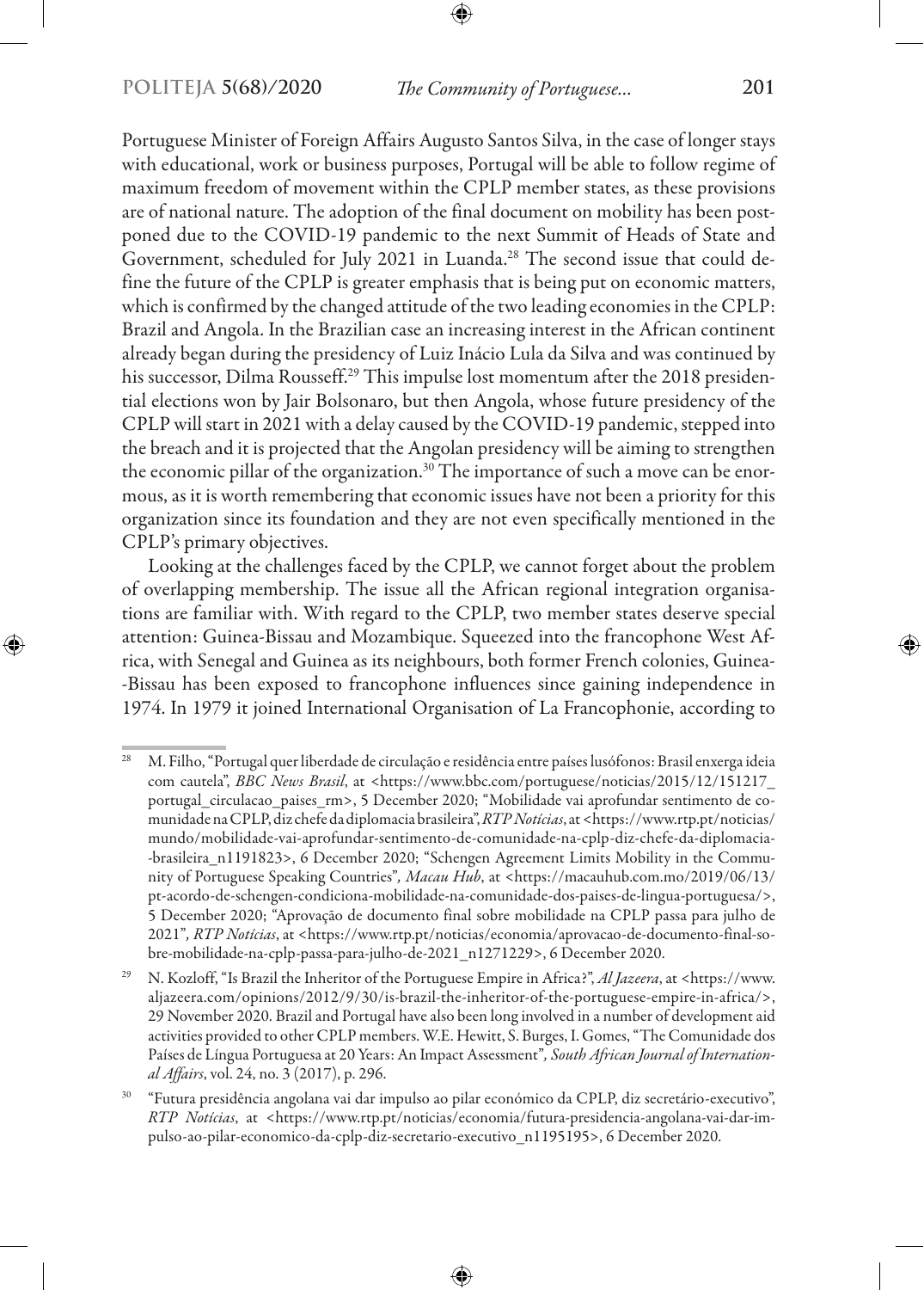which in 2010 247,000 Bissau-Guineans spoke French (as a foreign language), which was around 15 per cent of the Guinea-Bissau's population.<sup>31</sup> Further "francophonisation", so feared by Portugal, took place in 1997, when Guinea-Bissau joined the West African Economic and Monetary Union (WAEMU), becoming its only non-francophone member.<sup>32</sup> As a consequence of this decision, Guinea-Bissau adopted West African CFA franc (XOF) as its currency and entered the customs union between WAE-MU states. As WAEMU was established in the framework of the ECOWAS, it is worth to mention that Guinea-Bissau is one of the founding members of this organisation after having signed the Treaty of Lagos in 1975.33

In the case of Mozambique, the challenge for its membership in the CPLP is related to the proximity with the anglophone world. In 1995 Mozambique joined the Commonwealth as the first state without colonial ties with the United Kingdom.<sup>34</sup> Although it can be perceived as some form of distancing from the former metropole, it was rather a pragmatic act that acknowledged the realities of Mozambique's regional situation, influenced by former British colonies – members of the Commonwealth. It should be noted, however, that among Luso-African states Mozambique had always been the least enthusiastic of language-based institutions (even when Portugal was not part of them, i.e. PALOP).35 Furthermore, Mozambique, as well as Angola, is the founding member of Southern Africa Development Community (SADC).36 According to the *Africa Regional Integration Index* (ARII) that measures the extent to which a given African state meets its commitments under various Pan-African frameworks, Mozambique is the second most integrated member of the SADC (after South Africa), while Angola is second least integrated (after the Democratic Republic of the Congo).<sup>37</sup> The same low level of

<sup>31</sup> "Guinée-Bissau", *Organisation Internationale de la Francophonie*, at <https://www.francophonie.org/ guinee-bissau-959>, 4 December 2020.

<sup>32</sup> Also known by its French acronym – UEMOA (*Union économique et monétaire ouest-africaine*).

<sup>33</sup> "About UEMOA"*, West African Economic and Monetary Union*, at <http://www.uemoa.int/ en/about-uemoa>, 30 November 2020; P. Masson, C. Pattillo, "Monetary Union in West Africa (ECOWAS). Is It Desirable and How Could It Be Achieved?", *International Monetary Fund,* Occasional Paper no. 204 (2001), at <https://www.imf.org/external/pubs/nft/op/204/>, 30 November 2020. Guinea-Bissau is also a member of the Community of Sahel-Saharan States (CEN-SAD). "Community of Sahel-Saharan States (CEN-SAD)"*, Mapping African Regional Cooperation, European Council on Foreign Relations*, at <https://ecfr.eu/special/african-cooperation/censad/>, 5 December 2020.

<sup>34</sup> In 2009, another African state without British colonial past – Rwanda was also admitted to the Commonwealth.

<sup>35</sup> N. MacQueen, "Re-defining the 'African Vocation'…", p. 195. In 2003 one of Mozambique's neighbours – Zimbabwe (at the time governed by Robert Mugabe) withdrew its membership from the Commonwealth after the disputed elections. In 2018 the new Zimbabwean president Emmerson Mnangagwa applied to rejoin the association. "Zimbabwe Applies to Rejoin Commonwealth"*, Al Jazeera*, at <https://www.aljazeera.com/news/2018/5/22/zimbabwe-applies-to-rejoin-commonwealth>, 30 November 2020.

<sup>&</sup>lt;sup>36</sup> In 1980, both were among the African states that signed the Lusaka Declaration that established the SADC's predecessor the Southern African Development Coordination Conference (SADCC).

<sup>&</sup>lt;sup>37</sup> The CPLP is not recognized by the African Union as one of the eight African regional economic communities, thus it has never been included in the ARII.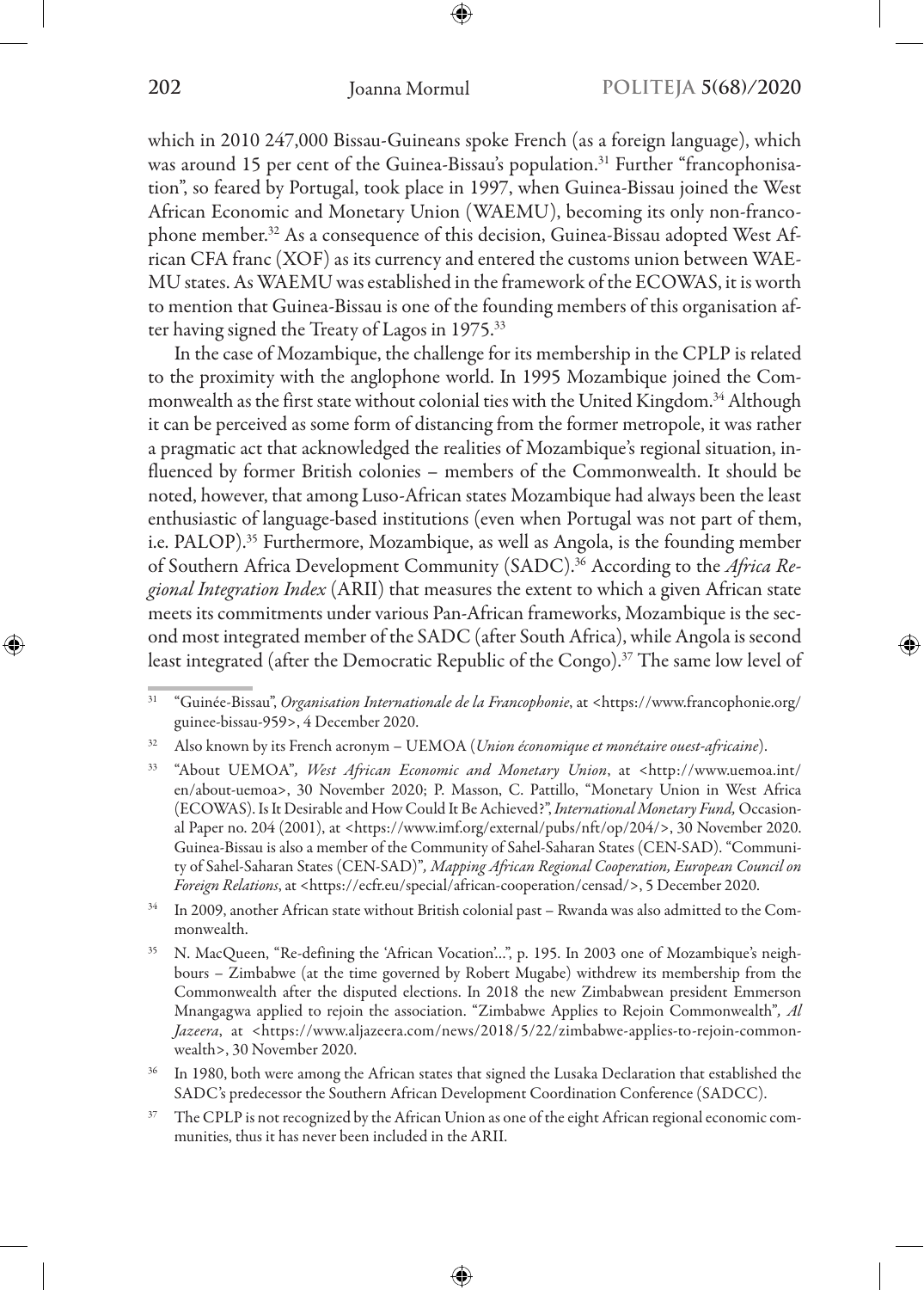integration has been achieved by Angola in the other regional integration organisation, of which it is member – Economic Community of Central African States (ECCAS).38

# LUSO-AFRICAN IDENTITY AND HISTORICAL BAGGAGE OF LUSOTROPICALISM

The basis of Luso-African identity is Lusophony, which is something more than a shared language, something more than a common, often difficult and painful colonial past, yet still something less than already shaped cultural identity, although aspiring to being one. The concept of cultural identity is used in relation to both collective and individual identity. In the case of cultural identity in collective terms, their essence is culture (e.g. national or ethnic identities). While in regard to individual cultural identity, we are dealing with a certain set of identifications (national, ethnic, religious, territorial, linguistic) which, when taken together, constitute an individual's cultural identity.<sup>39</sup> The notion of collective cultural identity is broad and overlapped by disputes regarding its definition, concepts or cultural divisions, as well as the fact of being connected not only with nations, but also with racial, religious, ethnic, territorial or linguistic communities.40 In the specificity of the postcolonial context, Stuart Hall distinguished two moments of cultural reconstruction after colonialism. First, when cultural identity is regarded as static and stable – *a collective true self which people with a shared history and genealogy have in common*. In consequence, such a group of people is provided with *a stable, unchanging and continuous framework of meaning and reference*, the examples of such cultural reconstruction we can find in the Black Power movement, the concept of *négritude* embodied by Leopold Sédar Senghor and Aimé Césaire, or Pan-Africanism.41 The second moment of cultural reconstruction is when the colonised cultural identity is seen as *discontinuous, heterogenous, and fragmented. Cultural identity in this sense is as much a process of becoming as a state of being*. In consequence, cultural identity is seen as a construct, a constant process of change, incessantly reinvented. A certain explication of cultural identity understood in this way can be found in the concept of hybridity explained by Homi Bhabha in his *Location of Culture.*<sup>42</sup> *Cultural identity, in this* 

<sup>38</sup> *African Regional Integration Index*, African Union Commission, African Development Bank, United Nations Economic Commission for Africa, at <https://www.integrate-africa.org>, 1 December 2020. United Nations Economic Commission for Africa (UNECA) has also its own web platform for ARII: *Africa Regional Integration Index (ARII) Platform*, United Nations Economic Commission for Africa, at <https://arii.uneca.org/en-US>, 1 December 2020. More about regional economic integration in Africa: J. Garlińska-Bielawska, *Regionalna integracja gospodarcza w Afryce w świetle teorii i doświadczeń państw afrykańskich,* Kraków 2019.

<sup>&</sup>lt;sup>39</sup> The concept of cultural identity adapted in this way is used in psychology.

<sup>40</sup> P. Ścigaj, *Tożsamość narodowa. Zarys problematyki,* Kraków 2012, pp. 191-192.

<sup>41</sup> H. Wasserman, "Postcolonial Cultural Identity in Recent Afrikaans Literary Texts", *Journal of Literary Studies,* vol. 16, no. 3-4 (2000), pp. 94-95; S. Hall, "Cultural Identity and Diaspora", in J. Rutherford (ed.), *Identity: Community, Culture, Difference*, London 1990, pp. 223-224.

<sup>42</sup> H. Wasserman, "Postcolonial Cultural Identity…", pp. 95-96.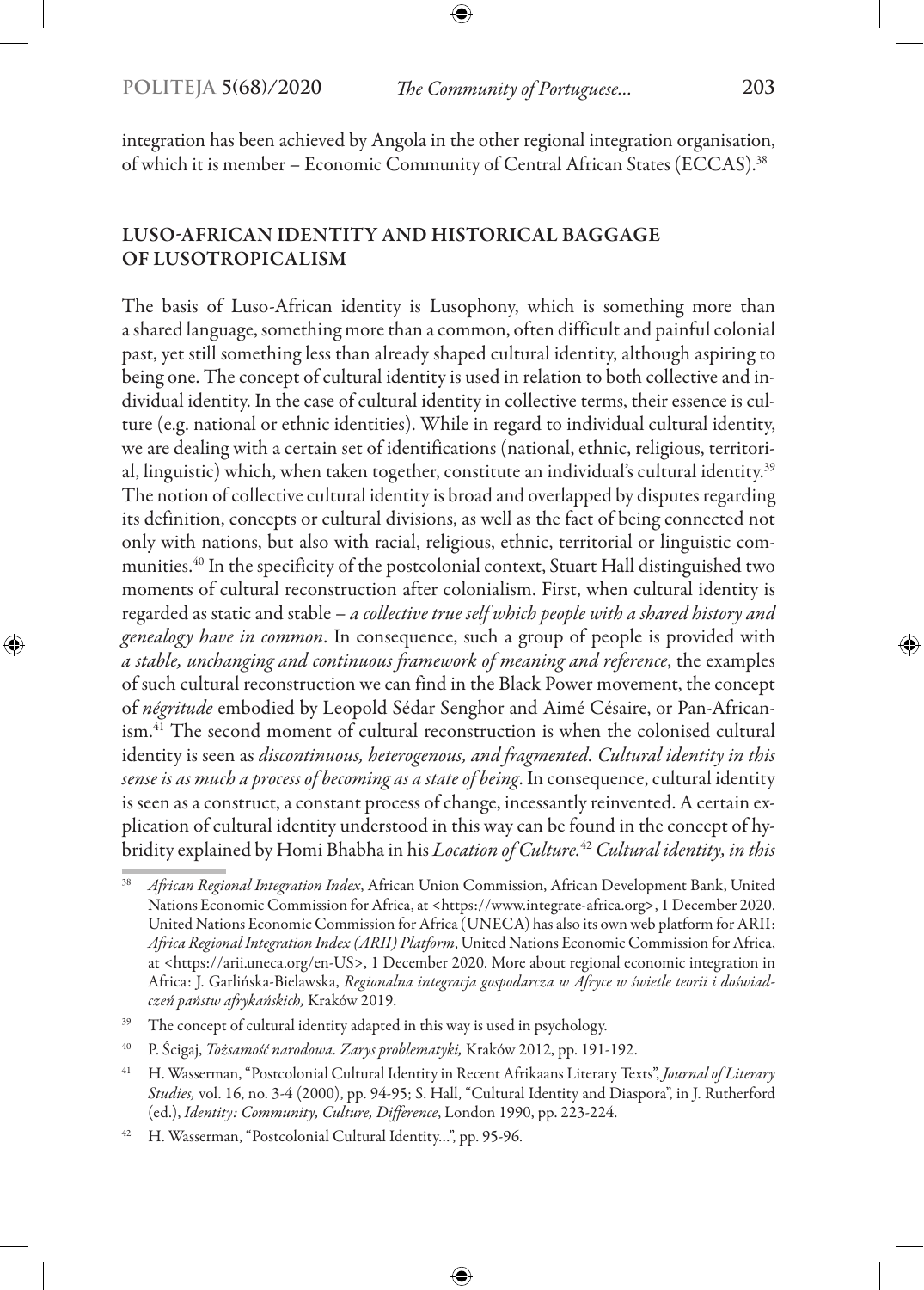*second sense, is a matter of 'becoming' as well as of 'being'. It belongs to the future as much as to the past. It is not something which already exists, transcending place, time, history and culture. Cultural identities come from somewhere, have histories. But, like everything which is historical, they undergo constant transformation.*<sup>43</sup>

The future of the Luso-African identity lies in this process of constant change and the attempts to adapt Lusophony not only to the needs of the states and societies that constitute it, but also to the changing international environment. Meanwhile, one can get the impression that the entire Lusophony project intents to give it more static and stable institutional dimension, to some extent being the consequence of the politics of colonial times. Former Portuguese colonies in Africa are haunted by the theory of Lusotropicalism and its belief of the uniqueness of Portuguese colonial empire.44 Its author, a Brazilian sociologist and anthropologist, Gilberto Freyre, emphasized the role of black people in shaping Brazilian society and drew attention to the specificity of Portuguese colonialism. The Portuguese as a tropical nation themselves, could adapt more easily to the conditions in the colonies, moreover, they were devoid of racial prejudice and had a unique tendency to miscegenation. Already in the 1930s, Lusotropicalism appealed to Portuguese intellectuals. It was recognized by senior state officials who convinced António de Oliveira Salazar that it was the ideal ideological foundation for Portuguese colonial policy. In consequence, Lusotropicalism was popularized among broader social masses, justifying the need to maintain the colonial empire and intensify colonisation efforts. According to this theory, Portuguese colonisers were better than the colonisers of other colonial powers, because they were devoid of racism.45 Such visions aroused national pride and strengthened the attachment of the Portuguese to colonial possessions that were already treated as an integral part of the state.<sup>46</sup> Lusotropicalism has become a Portuguese version of the "White Man's burden" – a mission-of-civilization towards people at a lower level of development, perceived as a gift that Portuguese colonisers, devoid of prejudice, carry to colonised people, for example, by entering into interracial sexual relations with them.47 These ideas and beliefs are also reflected in Portuguese propaganda posters, distributed by the Portuguese Armed Forces (*Forças Armadas* 

<sup>46</sup> W. Charchalis, "Luzotropikalizm – dwa przypadki transatlantyckiej wymiany tej samej idei", in J. Łapott, E. Prądzyńska (eds.), *Ex Africa semper aliquid novi*, vol. 1, Żory 2014, pp. 126-131.

<sup>43</sup> S. Hall, "Cultural Identity…", p. 225.

The fragment on Lusotropicalism was partially adapted from the "Lusotropicalism" section of the article J. Mormul, "Portuguese Colonial Legacy…", pp. 48-50.

<sup>45</sup> Interestingly, such beliefs seem to be still alive in the Portuguese society. During her visits to Portugal, the author has heard such references in the informal talks with educated Portuguese people, indicating the distinction of Portuguese colonisation from other European colonial powers' policy, and above all emphasizing the lack of racism among the Portuguese, which can be "proved" by numerous mixed relationships leading to miscegenation. These beliefs have been challenged by Joana Gorjão Henriques in her book *Racismo em Português. O Lado Esquecido do Colonialismo,* Lisboa 2016.

<sup>47</sup> P. Duara, "Between Empire and Nation: Settler Colonialism in Manchukuo", in C. Elkins, S. Pedersen (eds.) *Settler Colonialism in the Twentieth Century*, Abingdon–New York 2005, pp. 70-71; R. Kłosowicz, *Państwa dysfunkcyjne w Afryce Subsaharyjskiej*, in Idem (ed.), *Państwa dysfunkcyjne i międzynarodowe wysiłki zmierzające do ich naprawy*, Kraków 2014, pp. 15-16.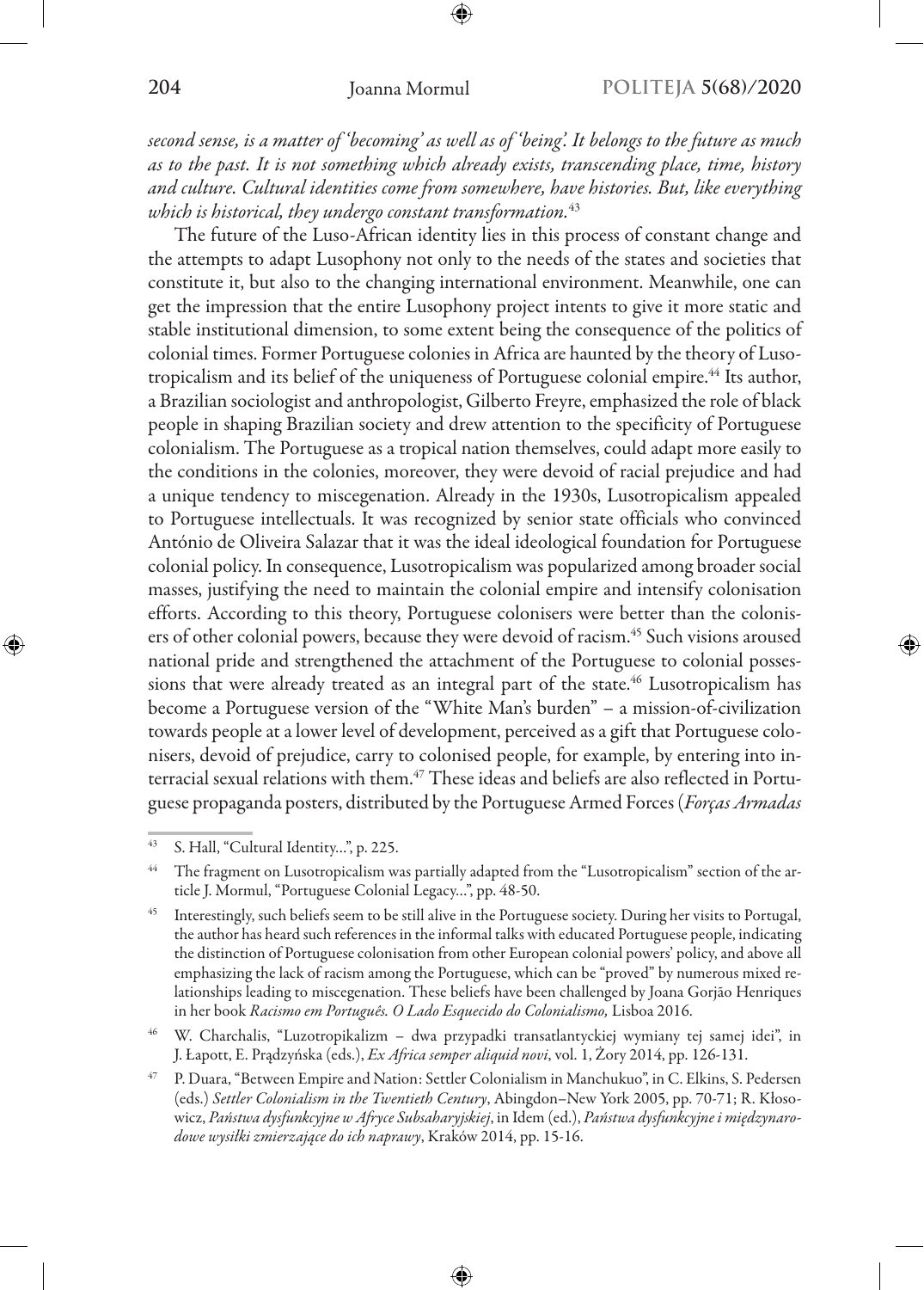*Portuguesas*) during the ongoing national liberation wars in Luso-Africa, two examples of these are provided below. The first one (Illustration 1), entitled *Muitas raças, Todos portugueses* ("Many races, all Portuguese") fits in with the image of the Portuguese colonialism devoid of racism. While the second (Illustration 2) *Povo português é povo africano* ("Portuguese people are African people") reflects the unity of the Portuguese and Africans. The figures on the poster embracing each other can symbolize the friendship between them and the "natural" presence of the Portuguese on the African continent.



Illustration 1. *Muitas raças, Todos portugueses* ("Many races, all Portuguese") – one of the propaganda posters collected between 1969 and 1971, preserved and digitalized by Fernando Hipólito, a Portuguese veteran of the war in Angola.<sup>48</sup>



Illustration 2. *Povo português é povo africano* ("Portuguese people are African people") – one of the propaganda posters collected between 1969 and 1971, preserved and digitalized by Fernando Hipólito, a Portuguese veteran of the war in Angola.<sup>49</sup>

<sup>48</sup> "Guiné 63/74 – P12970: Os Nossos Cartazes de Propaganda (2): Parte II (Fernando Hipólito): O Portugal pluricontinental e plurirracial", *Luís Graça e Camaradas da Guiné – blogue coletivo*, at <https://blogueforanadaevaotres.blogspot.com/2014/04/guine-6374-p12970-os-nossos-cartazesde.html>, 30 November 2020.

 $49$  Ibid.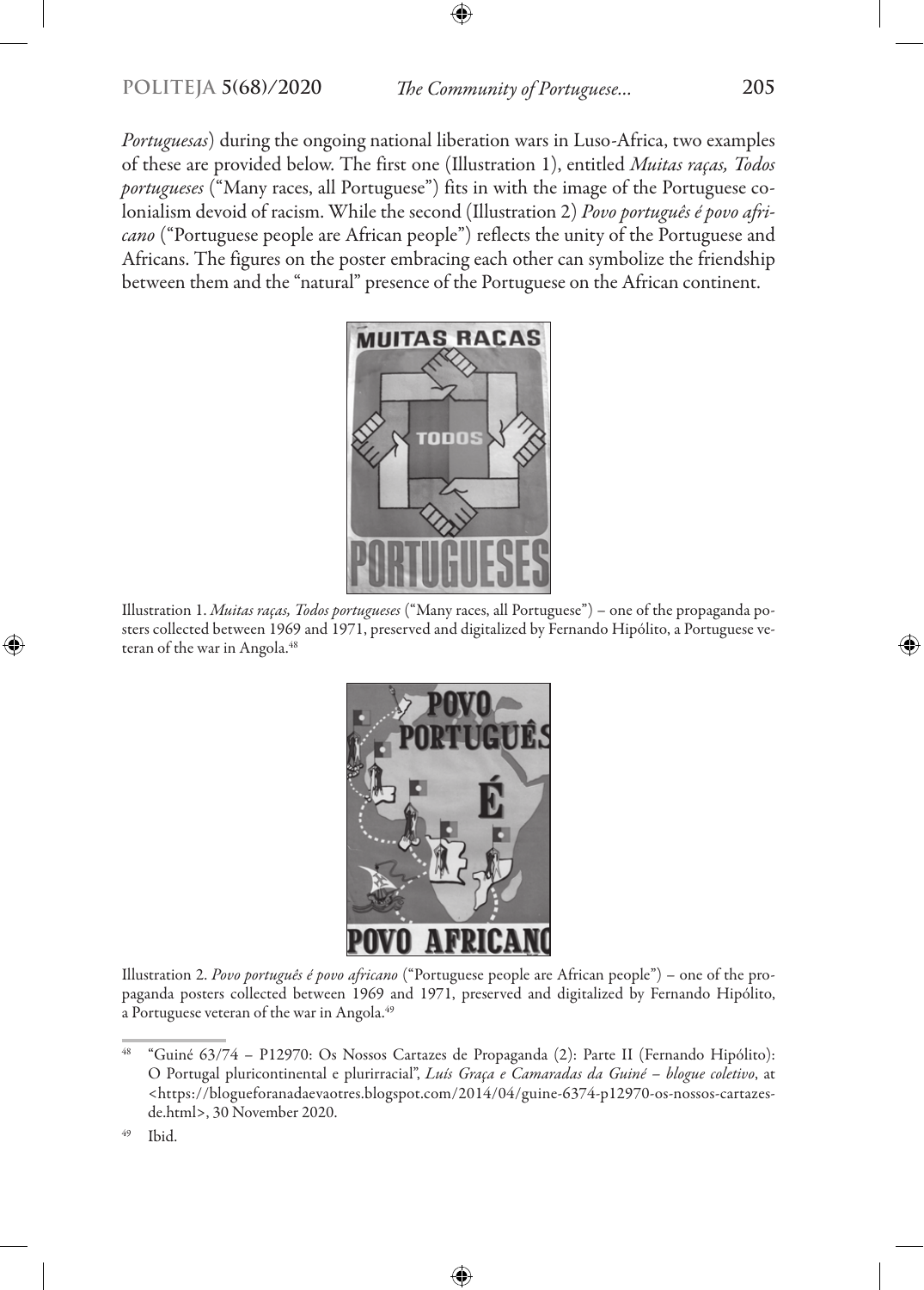However, in reality Portugal's policy towards its colonies was far from such clichés as those presented by the Lusotropicalism theory. In the light of the most important colonial documents, such as: *Estatuto Político, Social e Criminal dos Indígenas de Angola e Moçambique* (1926), *Ato Colonial* (1930), *Carta Orgânica do Império Colonial Português e Reforma Administrativa Ultramarina* (1933), and *Estatuto dos Indígenas Portugueses das Províncias da Guiné, Angola e Moçambique* (1954) the indigenous population of the colony did not have in fact any public rights, but instead it could be forced to work on various types of public utility projects, such as the construction of a road or a bridge, in the form of so-called *contratados* ("contractors"). There was also a category of *assimilado* ("assimilated") – a Europeanized native who lived according to the social rules of the coloniser.50 Until the early 1960s, a native who wanted to receive such a status had to demonstrate an excellent knowledge of Portuguese language in speech and writing, have a certain income, submit a number of documents and certificates, as well as pay the stamp duty.<sup>51</sup> Even though such a candidate obtained Portuguese citizenship, he was not equal to white Portuguese citizens, even if they were the poorest illiterates. Furthermore, an *assimilado* always had to carry an identity card with him to be able to "prove his citizenship". He was paid less than a white settler in the same position, and in socio-cultural matters it was somewhat "required" from him to distance himself from the local community.52 As can be seen, the system introduced by the Portuguese did not have so much in common with all these grandiloquent slogans of 'predestination to colonialism' and 'better colonisers' embedded in the theory of Lusotropicalism.

The concept of Lusotropicalism and the exceptionalism of the Portuguese colonisers was already criticised in the mid- and late 20<sup>th</sup> century scholarship on Portuguese colonialism (the concept itself was especially popular in the 1950s). Among its critics was also Amílcar Cabral who expressed it in his foreword to Basil Davidson's book *The Liberation of Guiné: Aspects of an African revolution* (1969). The sole idea of Lusophony seemed to be, however, much more acceptable. In addition to its practical dimensions, important from the point of view of the newly emerged postcolonial states (which was discussed earlier), Portuguese language could be seen as a metaphor for a shared cultural identity which has today a strong transnational dimension and, in consequence, in the future could be considered as superior to any national identity, if needed.53 It is worth mentioning here that among Portuguese colonies in Africa we

<sup>50</sup> W. Charchalis, "Luzotropikalizm...", pp. 125-126; M.P.G. Meneses, "O 'indígena' africano e o colono 'europeu': a construção da diferença por processos legais", *Identidades, cidadanias e Estado,* no. 7 (2010)*,*  e-cadernos CES, at <https://www.ces.uc.pt/myces/UserFiles/livros/693\_04%2520-%2520Paula%- 2520Meneses%252023\_06.pdf>, 18 October 2018.

<sup>51</sup> Among the requirements for the *assimilados* in Guinea-Bissau was also indicated a certificate of "good behavior" issued by the authorities of a district inhabited by a person applying for such a status. P.K. Mendy, "Portugal's Civilizing Mission in Colonial Guinea-Bissau: Rhetoric and Reality"*, The International Journal of African Historical Studies*, vol. 36, no. 1 (2003), pp. 42-43, 57.

<sup>52</sup> W. Minter, *Portuguese Africa and the West*, London–New York 1973, pp. 19-21.

<sup>53</sup> R. Fasselt, "Towards a 'New Africanity': Southern Connectivities and Lusofonia in Imraan Coovadia's Alternate History in The Institute for Taxi Poetry"*, Current Writing: Texts and Reception in Southern Africa*, vol. 28, no. 1 (2016), pp. 29-30.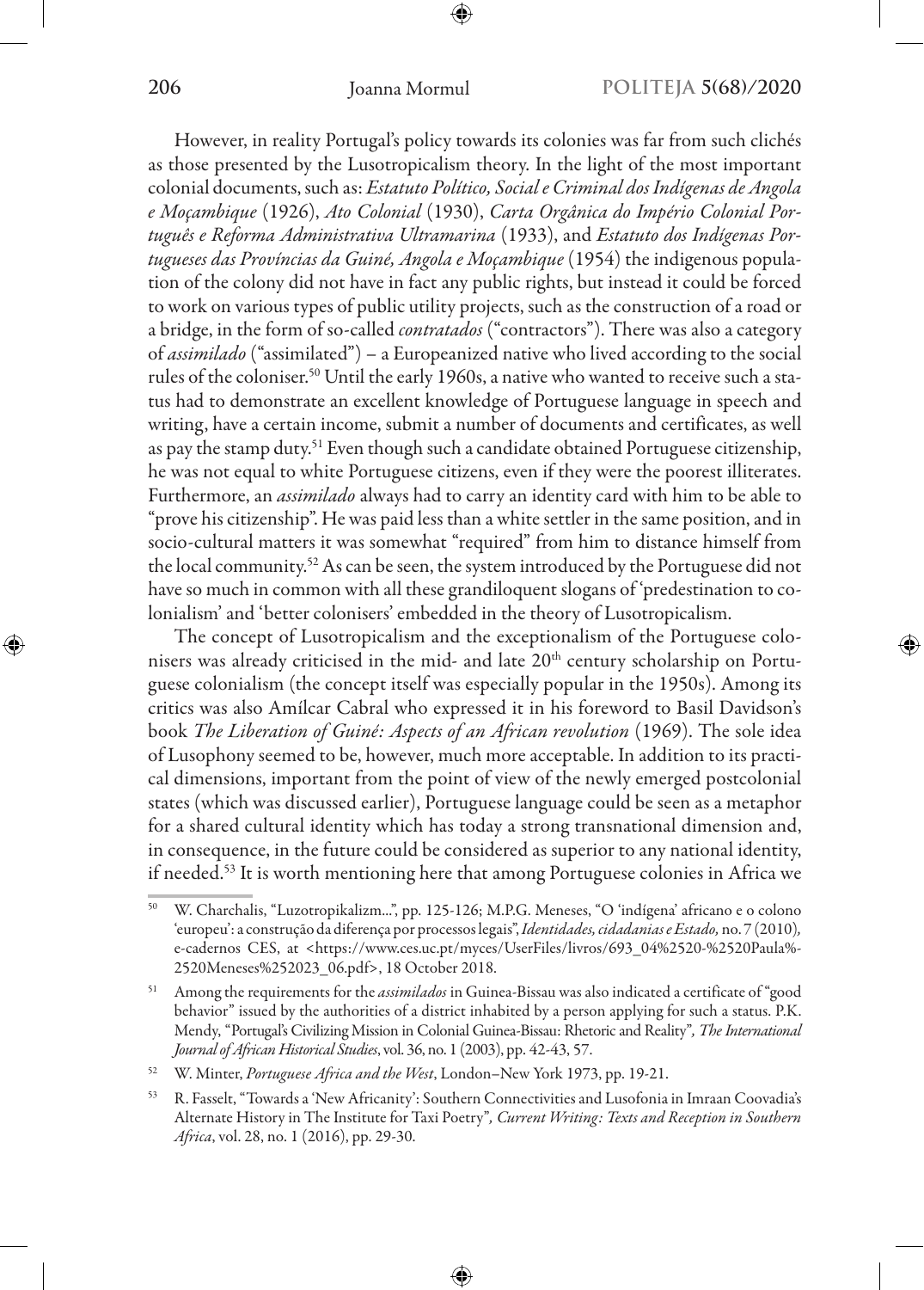can distinguish settler colonies (Mozambique, Angola) and the rest of the territories, constituted of small colonies in West Africa (two island nations: Cabo Verde, São Tomé and Príncipe, and Portuguese Guinea – today, Guinea-Bissau). After Portugal's withdrawal from Angola in 1975, hundreds of thousands of white Portuguese settlers fled to the metropole.54 This stream of so-called *retornados* is now considered the largest 'reversed migration' from Africa to Europe since the events in Algeria in the beginning of 1960s. In case of Mozambique the *retornados* issue was not so dramatic, but instead much more protracted. Portuguese settlers in Mozambique were of rather conservative views and the Marxist policy of the newly independent state did not really suit them. Moreover, similarly as in Angola but apparently sharper, there were still unresolved disputes between recently independent state and the former coloniser over financial issues, so-called *contenciosos.*55 In settler colonies there were also relatively small groups of Portuguese that after the decolonisation did not leave. They felt that Mozambique or Angola are their true homeland and were often involved in the anticolonial struggle. One of the most known examples is the already mentioned Mozambican writer and poet Mia Couto (born in colonial Mozambique in 1955), once an active member of FRELIMO. An example from another generation is Luaty Beirão (born in 1981, both him and his parents were born in Angola) – an Angolan rapper (known under his stage name Ikonoklasta) and anti-corruption activist whose father was a well-known member of the People's Movement for the Liberation of Angola (*Movimento Popular de Libertação de Angola*, MPLA).56 The presence of the "Portuguese" Angolans or "Portuguese" Mozambicans can be of additional value to the efforts aiming at spreading and preserving the Portuguese language, although their importance in this particular field should not be overestimated, perhaps more significant is the growing influx of labour immigrants from Portugal, experienced by both Angola and Mozambique.57

Wojciech Charchalis, however, sees the Lusophony as postcolonial Portuguese ideology, neo-imperial in its character and deeply rooted in the Salazarist propaganda.

<sup>54</sup> Before independence, Portuguese Angola was fourth colony in Sub-Saharan Africa with the largest number of white settlers on its territory. R. Kłosowicz, *Konteksty dysfunkcyjności państw Afryki Subsaharyjskiej,* Kraków 2017, p. 156.

<sup>55</sup> N. MacQueen, "Re-defining the 'African Vocation'…"*,* pp. 190-193; B.C. Reis, P.A. Oliveira, "The Power and Limits of Cultural Myths in Portugal's Search for a Post-Imperial Role", *The International History Review*, vol. 40, no. 3 (2018), p. 639.

<sup>56</sup> In 2016, Luaty Beirão was sentenced to five and a half years in prison for allegedly planning a revolution against the then president of Angola José Eduardo dos Santos (who ruled Angola between 1979 and 2017). Along with Beirão sixteen other activists were given jail terms. They were arrested after discussing in their book club Gene Sharp's *From Dictatorship to Democracy: A Conceptual Framework for Liberation*. He was later released after three months in prison, including 36 days of hunger strike. "Angolan Rapper Luaty Beirao Jailed for Rebellion"*, BBC News*, at <https://www.bbc.com/news/ world-africa-35912505>, 10 July 2020; L. Beirão, "Grande Entrevista", *RTP*, episode 42, at <https:// www.rtp.pt/play/p2234/e263226/grande-entrevista>, 10 July 2020.

<sup>57</sup> Observation and informal talks conducted by the author's during field research in Mozambique in April 2015.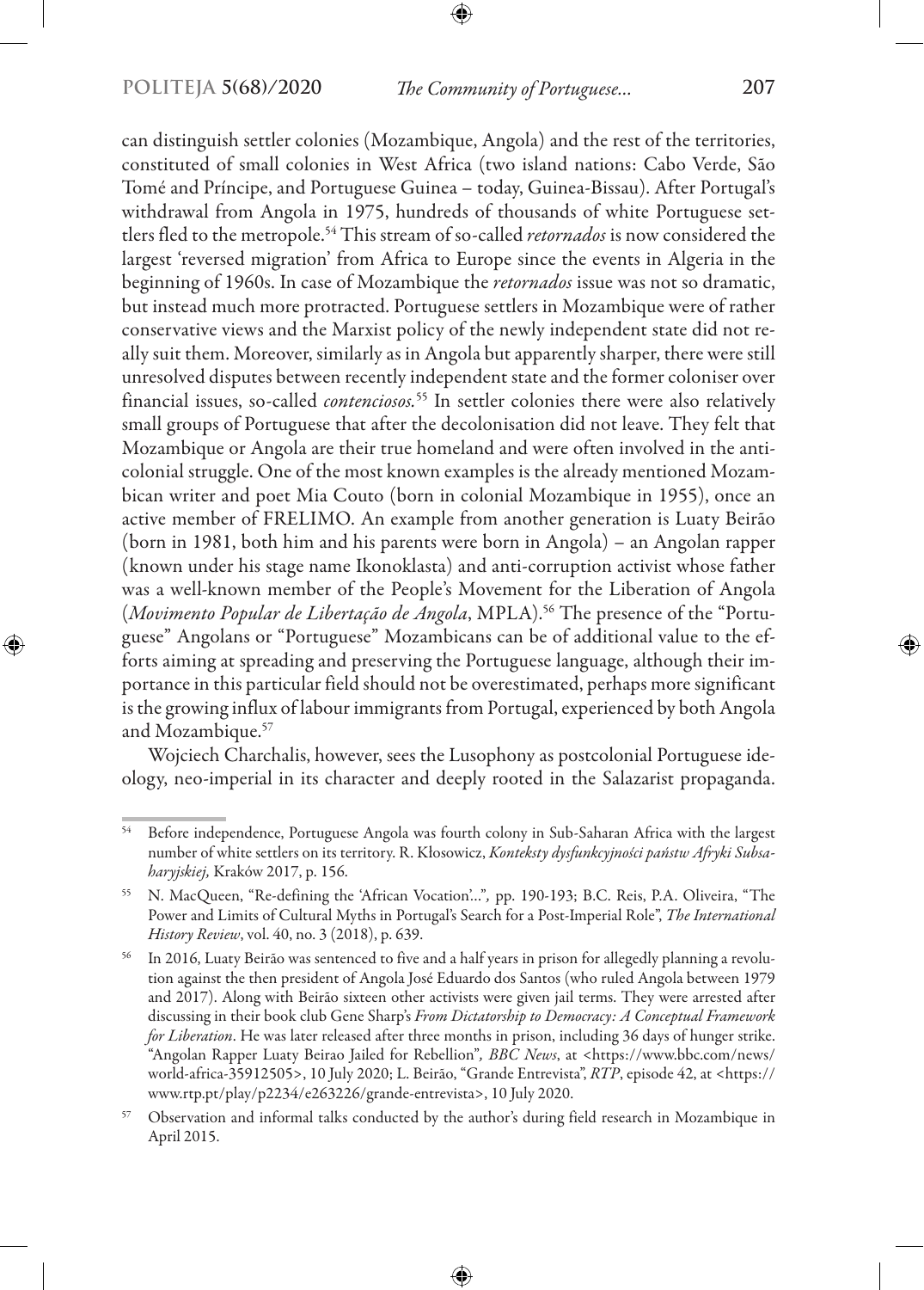This is confirmed, in his opinion, by references to the theory of Lusotropicalism made by leading Portuguese politicians.<sup>58</sup> The best example is Mário Soares (President of Portugal 1986-1996), who in the 1950s and 1960s was an opponent of Lusotropicalism used by the Portuguese regime at that time, while years later during one of his official state visits to Brazil, expressed a wish to visit the grave of Gilberto Freyre, whom he could not praise more at that occasion. Over the years Portugal's experience in Africa has been much mythologised compared to other colonial powers. To quote Norrie MacQueen: *The cultural roots of the Estado Novo were to be found in this dark psycho-political loam and the African empire provided an essentially inward-looking Portugal with a consoling sense of itself through the years of economic stagnation, political repression and diplomatic isolation*. 59 This powerful myth about special relation between Portugal and its African colonies has been kept alive after the decolonisation, when in its new version the shared liberation struggle with an oppressive regime was strongly emphasised, what once again was to confirm the uniqueness of Portuguese colonisation.<sup>60</sup>

## **CONCLUSION**

Searching for the correlation between the Luso-African identity and the Community of Portuguese Language Countries (CPLP), one definitely can find it, as they are inextricably linked by the idea of Lusophony. This connection, however, raises a number of opportunities, as well as threats. As Portuguese researchers Bruno C. Reis and Pedro A. Oliveira remarked: *What cannot be in any doubt, however, is that the idea of Portuguese language as a shared community marker is not simple poetry – even if any literate Portuguese speaker will know Fernando Pessoa's famous verse: a minha pátria é a língua portuguesa (my homeland is the Portuguese language).*<sup>61</sup>

South African writer Imraan Coovadia in his novel *The Institute for Taxi Poetry*  (2012) presents an alternate history of the world colonised by the Portuguese and postcolonial reality with a dominant role of Brazil. A world that confirms the ideas of Gilberto Freyre and the uniqueness of the Portuguese colonialism, a world with the prevalence of Lusophony. In this fictional literary world, the Portuguese colonialism is not "semiperipheral" or "subaltern" in comparison with, for example, British colonial rule, but rather the dominant colonial power, whose language in the postcolonial world is the language of prestige and domination, not only in literature, but in wider culture, politics, or economics.<sup>62</sup> Without the possibility of turning back time, this literary

<sup>58</sup> W. Charchalis, "Lusofonia – entre mito, história e futuro"*, Studia Romanica Posnaniensia*, vol. 46, no. 3 (2019), pp. 96-99.

<sup>59</sup> N. MacQueen, "Re-defining the 'African Vocation'…", p. 182.

<sup>60</sup> B.C. Reis, P.A. Oliveira, "The Power and Limits…", p. 633.

<sup>61</sup> Ibid., p. 648.

<sup>62</sup> R. Fasselt, "Towards a 'New Africanity'…", pp. 26-27, 29-31; B. de Sousa Santos, "Between Prospero and Caliban: Colonialism, Postcolonialism, and Inter-identity", *Luso-Brazilian Review*, vol. 39, no. 2 (2002), pp. 9-12, 19-20.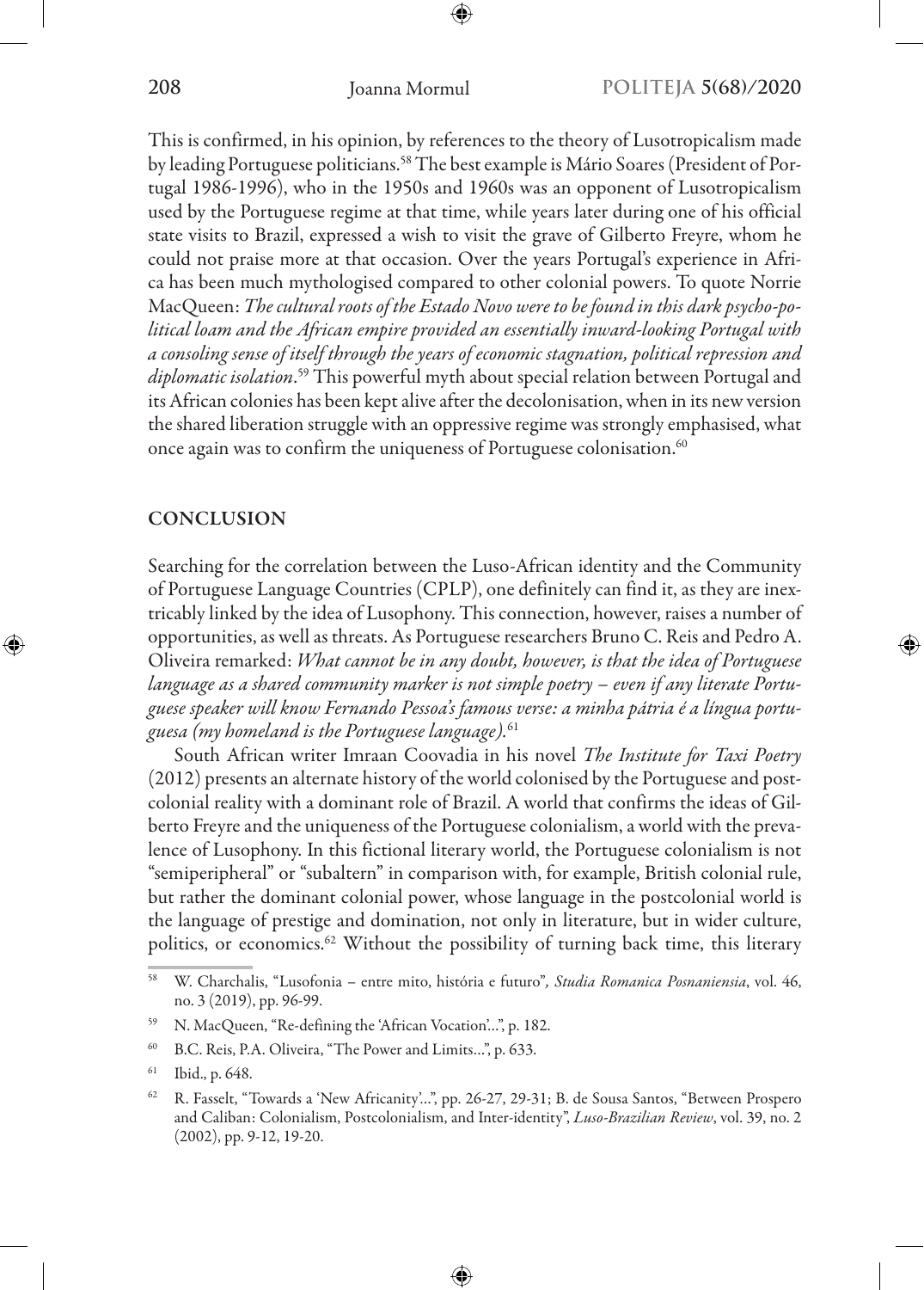vision of the world is not likely to threaten us. Among the accusations of neocolonialism and modern Portuguese *soft power,* an increasing role of Brazil, position of Portuguese language threatened by progressive creolophony (Guinea-Bissau, Cabo Verde) and bantuphony (Mozambique), as well as the necessity of maintaining the attractiveness of the CPLP membership, the future of the Lusophony and Luso-African identity is of very dynamic and often uncertain nature.<sup>63</sup> It may also turn out that we are unnecessarily looking for a common Luso-African denominator. The critics of the Lusophony point out that there is no one Lusophone culture (or Luso-African one), because the fact of using the same language does not mean that we are immediately representatives of the same culture, while it is supposed to be the culture of such a huge and heterogeneous area. In an interview given a few years ago, Eugeniusz Rzewuski, former lecturer at the Eduardo Mondlane University in Maputo and former Polish ambassador to Angola, expressed the opinion that there is no point in comparing the contemporary fate of the former Portuguese colonies, because these countries are different like "the five divorced wives of a polygamist".<sup>64</sup> What if he was right?

### BIBLIOGRAPHY

- "IV Recenseamento geral da população e da habitação 2012 (IV RGPH 2012). Resultados gerais sobre localidades", *Instituto Nacional de Estatística de São Tomé e Príncipe*, at <https://www. ine.st/phocadownload/userupload/Documentos/DADOS%20LOCALIDADE%20 PROJEÇÕES/Publicação%20dos%20Resultados%20sobre%20Localidades%20-%20 IV%20RGPH%202012.pdf>.
- "IV Recenseamento geral da população e habitação 2017. Resultados definitivos Moçambique"*, Instituto Nacional de Estatística, Maputo – Abril*, at <http://www.ine.gov.mz/iv-rgph-2017/ mocambique/censo-2017-brochura-dos-resultados-definitivos-do-iv-rgph-nacional.pdf/ view>.
- "About UEMOA", *West African Economic and Monetary Union*, at <http://www.uemoa.int/ en/about-uemoa>.
- *Africa Regional Integration Index (ARII) Platform*, United Nations Economic Commission for Africa, at <https://arii.uneca.org/en-US>.
- *African Regional Integration Index*, African Union Commission, African Development Bank, United Nations Economic Commission for Africa, at <https://www.integrate-africa.org>.
- "Angolan Rapper Luaty Beirao Jailed for Rebellion"*, BBC News*, at <https://www.bbc.com/ news/world-africa-35912505>.
- "Aprovação de documento final sobre mobilidade na CPLP passa para julho de 2021"*, RTP Notícias*, at <https://www.rtp.pt/noticias/economia/aprovacao-de-documento-final-sobre-mobilidade-na-cplp-passa-para-julho-de-2021\_n1271229>.

<sup>63</sup> W. Charchalis, "Lusofonia – entre mito...", p. 96.

<sup>64</sup> E. Rzewuski, M. Lipszyc, "Pięć rozwiedzionych żon poligamisty", *Literatura na Świecie*, vol. 490-491, no. 5-6 (2012), pp. 376-397.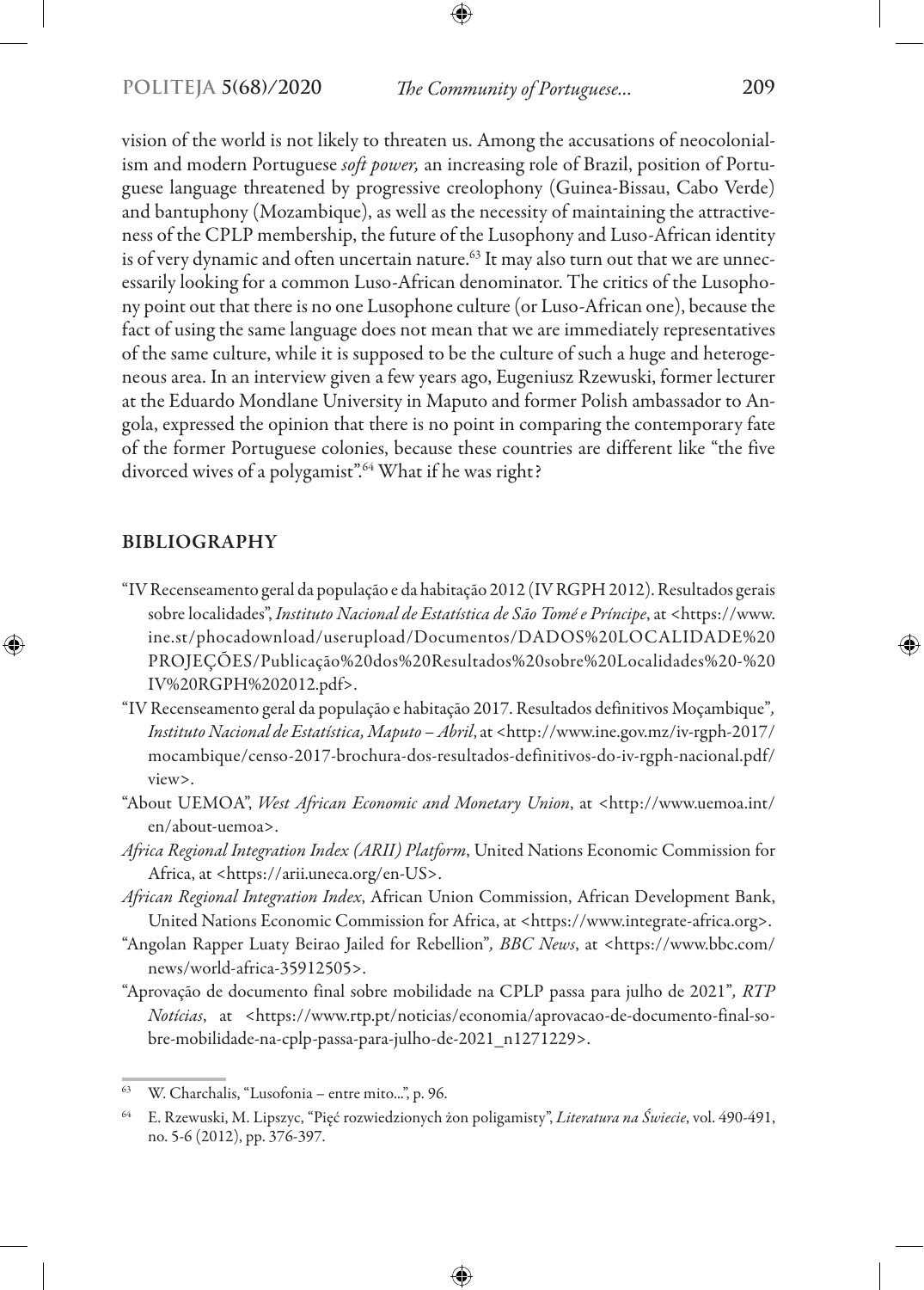- Beirão L.,"Grande Entrevista", *RTP*, episode 42, at <https://www.rtp.pt/play/p2234/e263226/ grande-entrevista>.
- Charchalis W., "Lusofonia entre mito, história e futuro"*, Studia Romanica Posnaniensia*, vol. 46, no. 3 (2019), https://doi.org/10.14746/strop.2019.463.006.
- Charchalis W., "Luzotropikalizm dwa przypadki transatlantyckiej wymiany tej samej idei", in J. Łapott, E. Prądzyńska (eds.), *Ex Africa semper aliquid novi*, vol. 1, Żory 2014.
- "Community of Sahel-Saharan States (CEN-SAD)"*, Mapping African Regional Cooperation, European Council on Foreign Relations*, at <https://ecfr.eu/special/african-cooperation/ censad/>.
- Couto H.H. do, Embaló F., "Literatura, língua e cultura na Guiné-Bissau"*, PAPIA. Revista Brasileira de Estudos do Contato Linguístico*, vol. 20 (2010).
- Couto M., "Afonia luzofońska: luzofonia między podróżą a zbrodnią", transl. by A. Kalewska, in J.C. Dias, J. Jankowski, D. Kwinta, *Naszyjnik z opowiadań. Wybór,* Warszawa 2008.
- "Covid-19: Cimeira da CPLP deve realizar-se em julho de 2021 em Luanda secretário executive"*, Visão*, at <https://visao.sapo.pt/atualidade/politica/2020-05-19-covid-19-cimeirada-cplp-deve-realizar-se-em-julho-de-2021-em-luanda-secretario-executivo/>.
- *Declaração Constitutiva da Comunidade dos Países de Língua Portuguesa CPLP,* Lisboa, at <https://www.cplp.org/id-2595.aspx>, 15 November 2020.
- Duara P., "Between Empire and Nation: Settler Colonialism in Manchukuo", in C. Elkins, S. Pedersen (eds.) *Settler Colonialism in the Twentieth Century*, Abingdon–New York 2005.
- "Entrevista: Secretário da Cultura da Guiné-Bissau quer crioulo guineense como língua oficial"*, ONU News*, at <https://news.un.org/pt/story/2020/02/1705191>.
- *Estatutos da Comunidade dos Países de Língua Portuguesa (com revisões de São Tomé/2001, Brasília/2002, Luanda/2005, Bissau/2006 e Lisboa/2007),* Lisboa, at <http://www.cplp.org/ Files/Filer/Documentos%20Essenciais/Estatutos\_CPLP\_REVLIS07.pdf>.
- Fasselt R., "Towards a 'New Africanity': Southern Connectivities and Lusofonia in Imraan Coovadia's Alternate History in The Institute for Taxi Poetry"*, Current Writing: Texts and Reception in Southern Africa*, vol. 28, no. 1 (2016), https://doi.org/10.1080/101392 9X.2016.1170502.
- Filho M., "Portugal quer liberdade de circulação e residência entre países lusófonos: Brasil enxerga ideia com cautela", *BBC News Brasil*, at <https://www.bbc.com/portuguese/ noticias/2015/12/151217\_portugal\_circulacao\_paises\_rm.
- *Forum for Economic and Trade Co-operation between China and Portuguese-speaking Countries (MACAO Forum)*, BRICS Policy Center/ Centro de Estudos e Pesquisas BRICS, at <https://bricspolicycenter.org/en/forum-for-economic-and-trade-cooperation-between-china-and-portuguese-speaking-countries-macau-forum/>.
- "Fórum PALOP foi criado em Angola"*, RFI*, at <https://www.rfi.fr/pt/africa/20140630 forum-palop-foi-criado-em-angola>.
- "Futura presidência angolana vai dar impulso ao pilar económico da CPLP, diz secretário-executivo", *RTP Notícias*, at <https://www.rtp.pt/noticias/economia/futura-presidencia-angolana-vai-dar-impulso-ao-pilar-economico-da-cplp-diz-secretario-executivo\_n1195195>.
- Garlińska-Bielawska J., *Regionalna integracja gospodarcza w Afryce w świetle teorii i doświadczeń państw afrykańskich,* Kraków 2019.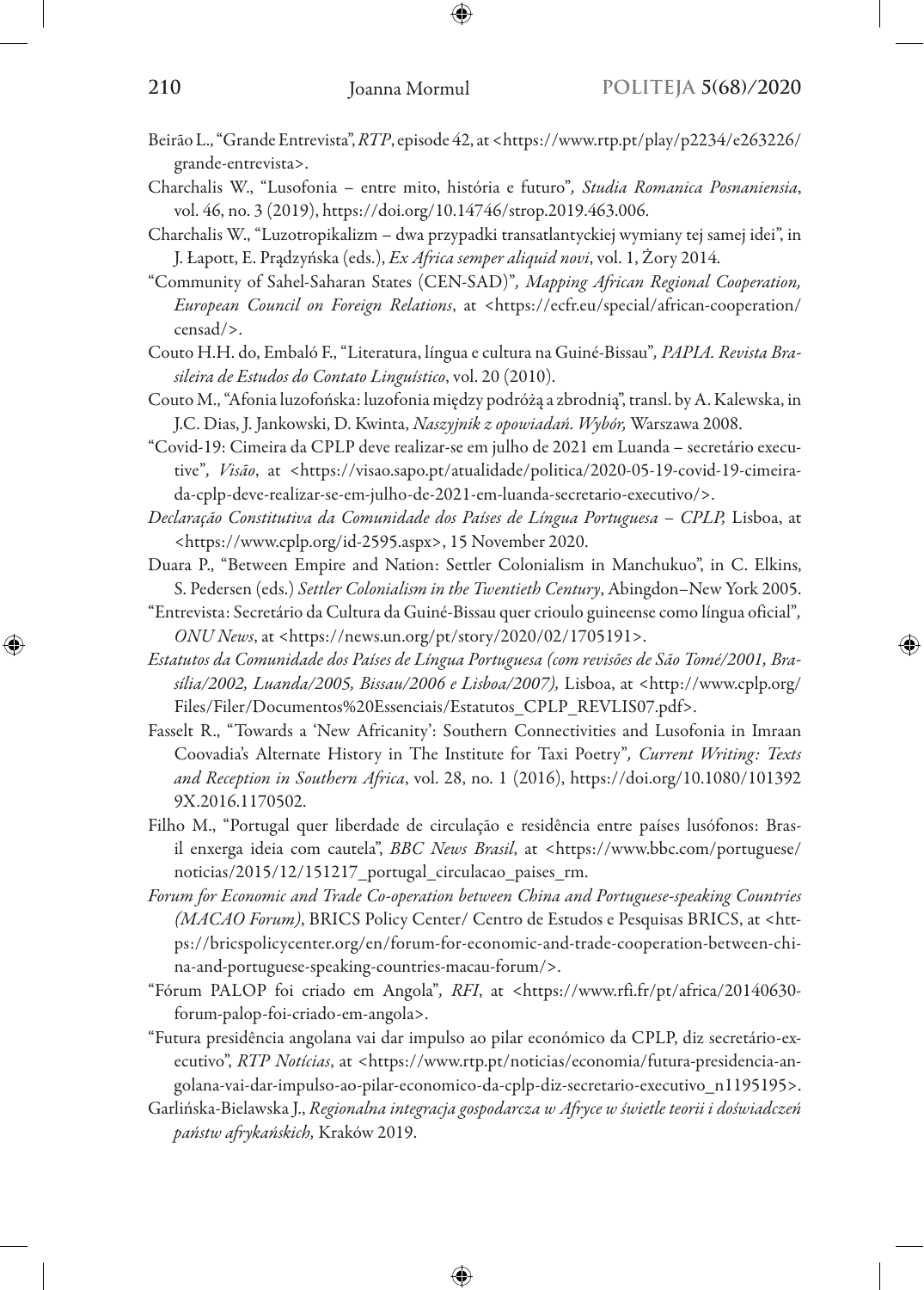- Gómez J., "La Xunta facilita la presencia de España en la comunidad lusófona internacional"*, La Voz de Galicia*, at <https://www.lavozdegalicia.es/noticia/cultura/2020/02/02/ xunta-facilita-presencia-espana-comunidad-lusofona-internacional/0003\_202002G2P 37991.htm>.
- "Governo aberto para debater elevação do crioulo a língua oficial em Cabo Verde"*, Observador*, at <https://observador.pt/2020/02/06/governo-aberto-para-debater-elevacao-do-criou lo-a-lingua-oficial-em-cabo-verde/>.
- "Guiné 63/74 P12970: Os Nossos Cartazes de Propaganda (2): Parte II (Fernando Hipólito): O Portugal pluricontinental e plurirracial", *Luís Graça e Camaradas da Guiné – blogue coletivo*, at <https://blogueforanadaevaotres.blogspot.com/2014/04/guine-6374-p12970-osnossos-cartazes-de.html>.
- "Guinea-Bissau Accuses Portugal of Coup Bid", *Al Jazeera*, at <https://www.aljazeera.com/ news/2012/10/22/guinea-bissau-accuses-portugal-of-coup-bid>.
- "Guinée-Bissau", *Organisation Internationale de la Francophonie*, at <https://www.francophonie.org/guinee-bissau-959>.
- Hall S., "Cultural Identity and Diaspora", in J. Rutherford (ed.), *Identity: Community, Culture, Difference*, London 1990.
- Henriques J.G., *Racismo em Português. O Lado Esquecido do Colonialismo*, Lisboa 2016.
- Hewitt W.E., Burges S., Gomes I., "The Comunidade dos Países de Língua Portuguesa at 20 Years: An Impact Assessment"*, South African Journal of International Affairs*, vol. 24, no. 3 (2017), https://doi.org/10.1080/10220461.2017.1381040.
- "Histórico Como surgiu?", *Comunidade dos Países de Língua Portuguesa*, at <https://www. cplp.org/id-2752.aspx>.
- Intumbo I., "Gwinejska Wieża Babel"*,* transl. by W. Orlińska, *Zupełnie inny świat*, vol. 38, no. 1 (2020).
- Kłosowicz R., *Konteksty dysfunkcyjności państw Afryki Subsaharyjskiej,* Kraków 2017.
- Kłosowicz R., *Państwa dysfunkcyjne w Afryce Subsaharyjskiej*, in R. Kłosowicz (ed.), *Państwa dysfunkcyjne i międzynarodowe wysiłki zmierzające do ich naprawy*, Kraków 2014.
- Kozloff N., "Is Brazil the Inheritor of the Portuguese Empire in Africa?", *Al Jazeera*, at <https://www.aljazeera.com/opinions/2012/9/30/is-brazil-the-inheritor-of-the-portugueseempire-in-africa/>.
- "Lusophone", *Cambridge Dictionary*, at <https://dictionary.cambridge.org/dictionary/english/ lusophone>.
- MacQueen N., "A Community of Illusions? Portugal, the CPLP and Peacemaking in Guiné-Bissau", *International Peacekeeping*, vol. 10, no. 2 (2003), https://doi.org/10.1080/714002450.
- MacQueen N., "Re-defining the 'African Vocation': Portugal's Post-Colonial Identity Crisis"*, Journal of Contemporary European Studies*, vol. 11, no. 2 (2003), https://doi.org/10.1080/ 1460846032000164618.
- Mania A., Grabowski M., Mormul J., "Regionalizm w Afryce, Azji i na Bliskim Wschodzie"*,* in Eidem (eds.), *Problemy regionalne Azji, Afryki i Bliskiego Wschodu u progu XXI wieku*, Warszawa 2018.
- Martins V., "The Armies of Common Language: CPLP's Felino Exercises"*, IPRIS Lusophone Countries Bulletin*, vol. 17 (2011), at <http://www.ipris.org/?page=pub&id=Z>.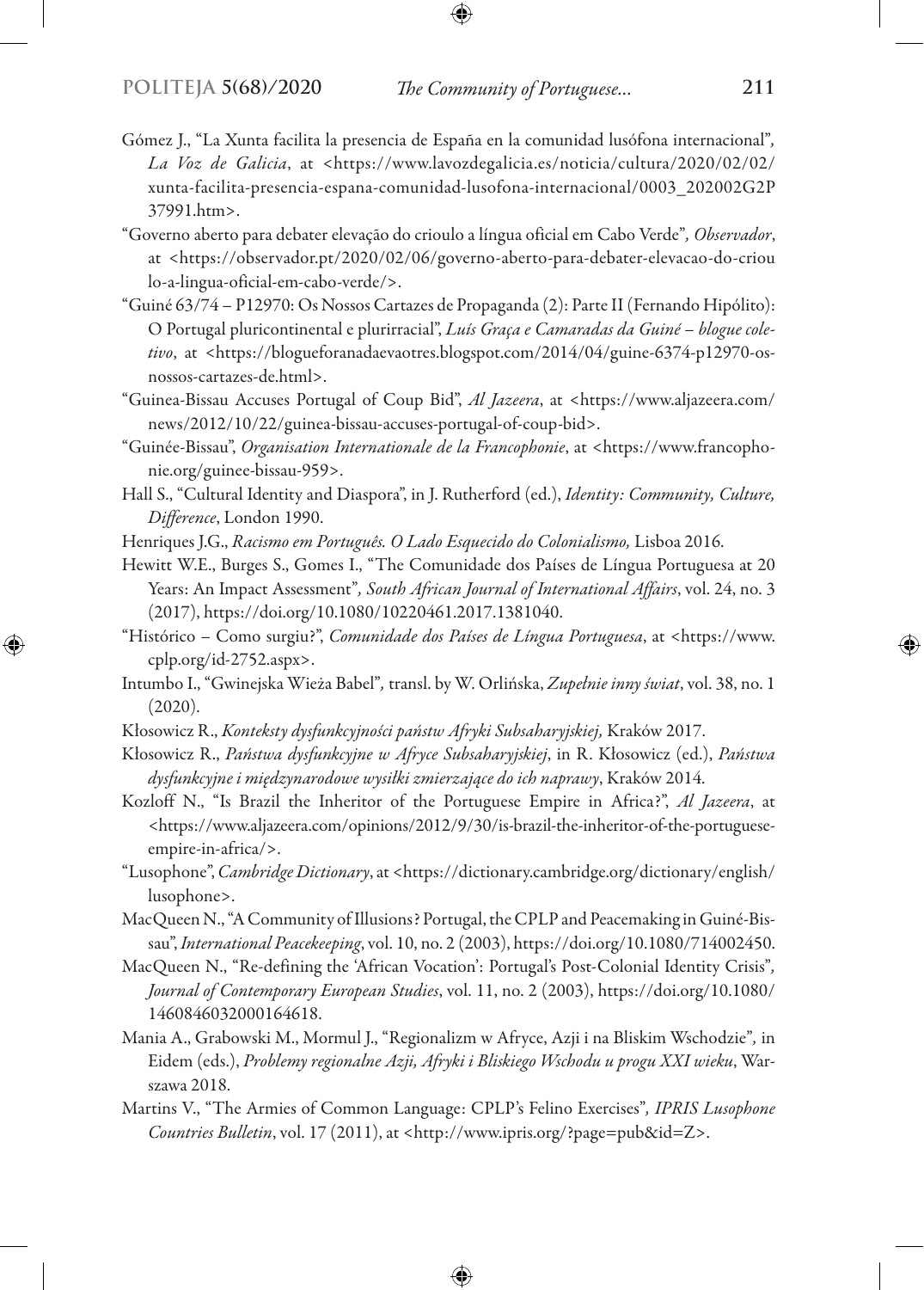- Masson P., Pattillo C., "Monetary Union in West Africa (ECOWAS). Is It Desirable and How Could It Be Achieved?", *International Monetary Fund,* Occasional Paper no. 204 (2001), at <https://www.imf.org/external/pubs/nft/op/204/>.
- Mendy P.K., "Portugal's Civilizing Mission in Colonial Guinea-Bissau: Rhetoric and Reality"*, The International Journal of African Historical Studies*, vol. 36, no. 1 (2003), https://doi. org/10.2307/3559318.
- Meneses M.P.G., "O 'indígena' africano e o colono 'europeu': a construção da diferença por processos legais", *Identidades, cidadanias e Estado,* no. 7 (2010)*,* e-cadernos CES, at <https://www.ces.uc.pt/myces/UserFiles/livros/693\_04%2520-%2520Paula%2520Menes es%252023\_06.pdf>.
- Minter W., *Portuguese Africa and the West*, London–New York 1973.
- "Mobilidade vai aprofundar sentimento de comunidade na CPLP, diz chefe da diplomacia brasileira", *RTP Notícias*, at <https://www.rtp.pt/noticias/mundo/mobilidade-vai-aprofundar-sentimento-de-comunidade-na-cplp-diz-chefe-da-diplomacia-brasileira\_n1191823>.
- Moreira S., "Cabo Verde: O Crioulo no Dia da Língua Portuguesa", *Global Voices,* at <https:// pt.globalvoices.org/2011/05/05/cabo-verde-o-crioulo-no-dia-da-lingua-portuguesa/>.
- Mormul J., "Historyczno-polityczne uwarunkowania kryzysów państwowości w Gwinei Bissau", *Afryka*, vol. 46 (2017).
- Mormul J., "Portuguese Colonial Legacy in Luso-African States a Factor Leading to State Dysfunctionality or Favorable to Development?", *Politeja. The Journal of the Faculty of International Relations and Political Studies of the Jagiellonian University,* vol. 56, no. 5 (2018), https://doi.org/10.12797/Politeja.15.2018.56.04.
- "O ensino do português na Guiné-Equatorial", *Observatório da Língua Portuguesa*, at <http:// observalinguaportuguesa.org/o-ensino-de-portugues-na-guine-equatorial/>.
- "Observadores Associados", *Comunidade dos Países de Língua Portuguesa*, at <https://www. cplp.org/id-2765.aspx>.
- "Observadores Consultivos"*, Comunidade dos Países de Língua Portuguesa*, at <https://www. cplp.org/id-2766.aspx>.
- Patel S., Chambo G., Tembe F.F., *Bilingual Education in Mozambique: Nowadays Situation*, 2008, at <http://www.up.ac.za/media/shared/Legacy/sitefiles/file/46/10824/mozambiquepresentation.pdf>.
- Peters C., "The Cultural Politics of Luso-African Identity: A Look on 7<sup>th</sup> São Tomé Biennial", *Critical Interventions. Journal of African Art History and Visual Culture*, vol. 10, no. 3 (2016), https://doi.org/10.1080/19301944.2016.1227217.
- Pinto J.F., "Da CPLP à Comunidade Lusófona: o futuro da lusofonia", *Revista Angolana de Sociologia*, no. 7 (2011), https://doi.org/10.4000/ras.1212.
- Queiroz A., "Africa To Have Majority of Portuguese Speakers by Century's End", *Agência Brasil*, at <https://agenciabrasil.ebc.com.br/en/internacional/noticia/2019-10/africa-havemajority-portuguese-speakers-centurys-end>.
- Queiroz M., "Oil Lubricates Equatorial Guinea's Entry into Portuguese Language Community"*, Inter Press Service,* at <http://www.ipsnews.net/2014/07/oil-lubricates-equatorialguineas-entry-into-portuguese-language-community/>.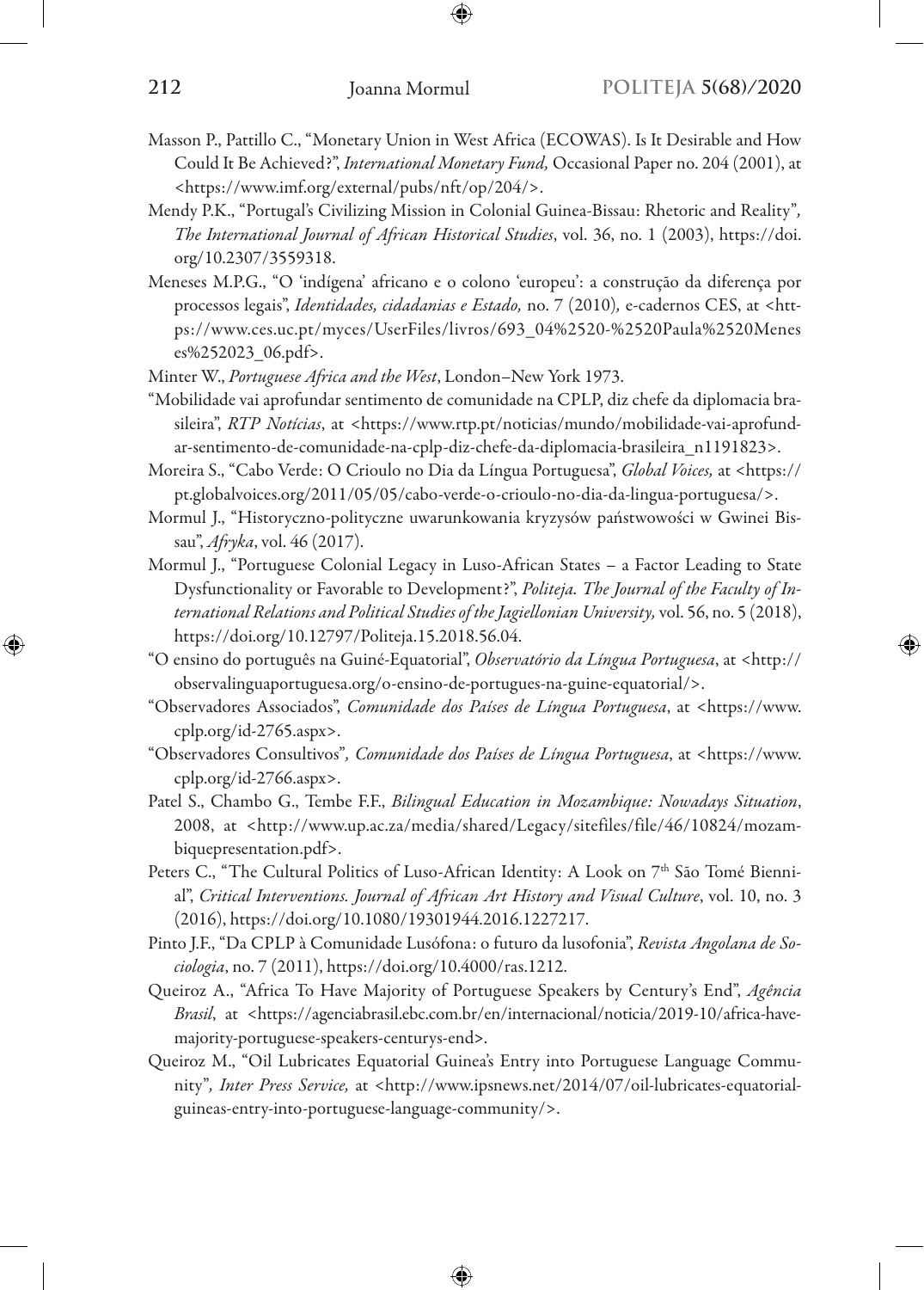- Reis B.C., Oliveira P.A., "The Power and Limits of Cultural Myths in Portugal's Search for a Post-Imperial Role", *The International History Review*, vol. 40, no. 3 (2018), http://dx.doi. org/10.1080/07075332.2016.1253599.
- "Resultados definitivos do recenseamento geral da população e da habitação de Angola 2014"*, Instituto Nacional de Estatística de Angola, Governo de Angola*, at <http://www.embajadadeangola.com/pdf/Publicacao%20Resultados%20Definitivos%20Censo%20Geral%20 2014\_Versao%2022032016\_DEFINITIVA%2018H17.pdf>.
- Ribeiro N., "Cavaco compara Guiné Equatorial com a Coreia do Norte", *Público,* at <https:// www.publico.pt/2014/07/23/politica/noticia/cavaco-compara-guine-equatorial-com-acoreia-do-norte-1664006>.
- Rzewuski E., Lipszyc M., "Pięć rozwiedzionych żon poligamisty", *Literatura na Świecie*, vol. 490-491, no. 5-6 (2012).
- "Schengen Agreement Limits Mobility in the Community of Portuguese Speaking Countries"*, Macau Hub*, at <https://macauhub.com.mo/2019/06/13/pt-acordo-de-schengen-condiciona-mobilidade-na-comunidade-dos-paises-de-lingua-portuguesa/>.
- Sousa Santos B. de, "Between Prospero and Caliban: Colonialism, Postcolonialism, and Interidentity"*, Luso-Brazilian Review*, vol. 39, no. 2 (2002).
- Ścigaj P., *Tożsamość narodowa. Zarys problematyki,* Kraków 2012.
- *The Commonwealth*, at <https://thecommonwealth.org>, 1 December 2020.
- Wasserman H., "Postcolonial Cultural Identity in Recent Afrikaans Literary Texts", *Journal of Literary Studies,* vol. 16, no. 3-4 (2000), https://doi.org/10.1080/02564710008530267.
- "What are the top 200 most spoken languages?", *Ethnologue. Languages of the World*, at <https://www.ethnologue.com/guides/ethnologue200>.
- "Zimbabwe Applies to Rejoin Commonwealth"*, Al Jazeera*, at <https://www.aljazeera.com/ news/2018/5/22/zimbabwe-applies-to-rejoin-commonwealth>.

Joanna MORMUL, Ph.D., is an assistant professor at the Institute of Political Science and International Relations of the Jagiellonian University in Kraków, Secretary of the Jagiellonian Research Center for African Studies. Her research interests focus on the problem of dysfunctional states, socio-political transformations in post-conflict societies, regional separatisms and civil society in developing countries. She has conducted field research in various Sub-Saharan and Northern African countries. Over the years 2014-2017 she realized her own research project devoted to state dysfunctionality in Lusophone Africa, financed by National Science Center (Narodowe Centrum Nauki), Poland.